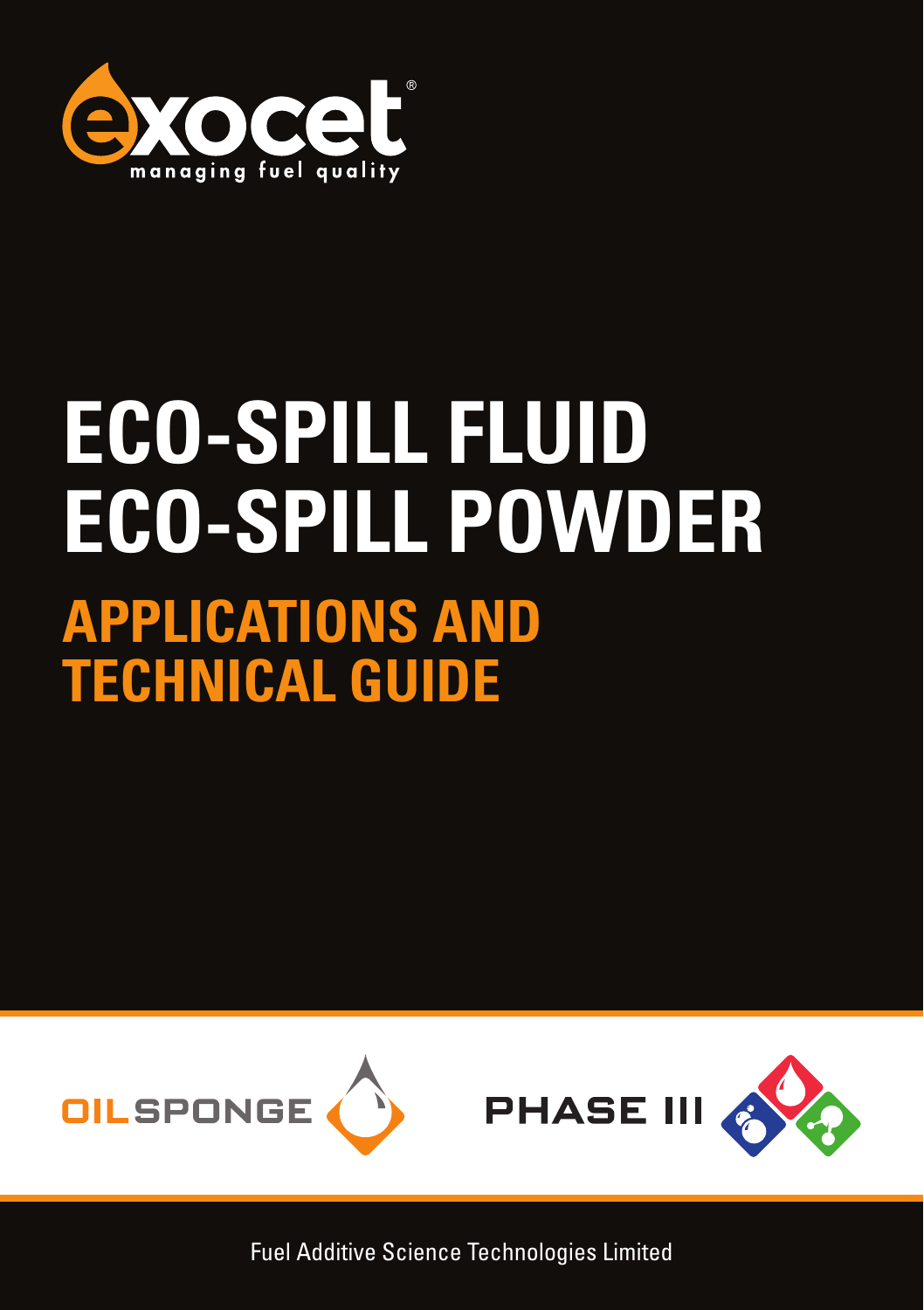# **Eco-Spill Fluid (XO1801CU)**

#### **General Description and Information**

Eco-Spill Fluid is a safe, environmentally friendly cleaner/degreaser with multiple applications.

It is:

- NON-HAZARDOUS
- NON-TOXIC

It requires:

- No special emergency or first aid procedures other than washing/flushing with water
- No special handling equipment or PPE
- No special precautions for storage

It is safe on:

- anything that is compatible with water e.g. plastics, fabrics, paints, leathers, metals, wood, glass, rubber and ceramics
- hard, soft or salt water

It contains no:

• phosphates, nitrates, NTA, sulphates, sulphonates, caustics, chlorinated solvents or other known pollutants

Eco-Spill Fluid is readily biodegradable.

Eco-Spill Fluid in its natural form has passed the Modified STURM Test, which is OECD 30m approved, achieving 67.54% of THCO (at 10 mg C/L) and 31.73% of THCO (at 20 mg CIL) within the 28 day test period. Additionally, Eco-Spill Fluid (diluted 50% with water) has passed the EPAl600/4-90/027 USEPA EMSL protocol for aquatic toxicology using pimephales promelas.

#### **Note:**

Only 3-5% of all products claiming the term biodegradable pass the Modified STURM Test.

Eco-Spill Fluid is not a soap, detergent or petroleum solvent. It a homogenous blend of colloids, sequestrants, hyper-wetting agents and a pure, super concentrated microbial culture of bacillus subtilis that becomes active when processed together. The cleaning action lifts, separates and holds in suspension the oils, greases, etc. for the microbes to digest. Eco-Spill Fluid will continue to work as long as there is moisture present.

#### **It is critical that Eco-Spill Fluid is diluted with water.**

# **Mode of Application**

Eco-Spill Fluid can be sprayed, brushed, wiped or mopped. Some mechanical agitation and soak time may be necessary as water-based cleaners need dwell time or agitation to penetrate and release soiling.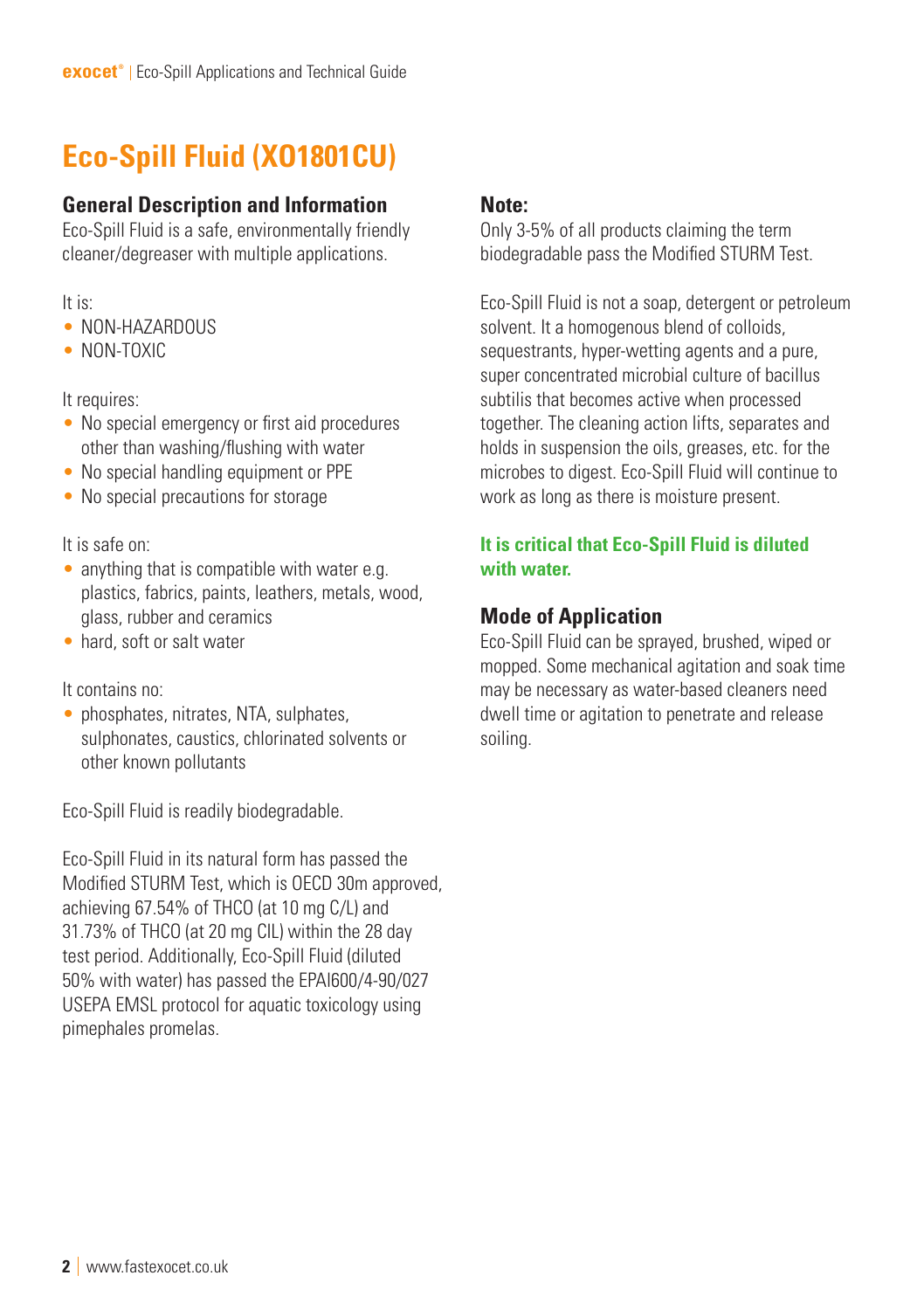# **Oil Spills - Open Water**

#### **Note. It is good practice to inform the Environment Agency or the Coast Guard of any oil spills in open waters or water courses and inform them of the remediation plan in place.**

Ratio: Use 1 part Eco-Spill Fluid to approximately 40 parts water.

# **Application**

- 1. The above solution should be sprayed under pressure upon the entire area of the oil spill.
- 2. Begin at the outer edge, spraying the above mixture onto the oil slick. Continue spraying on oil slick in decreasing concentric pattern until entire oil slick has been sprayed.
- 3. Normal open water wave and wind action will provide agitation and aid in dispersion.

**Note:** For heavy spills, several applications or increased ratios may be required.

# **Efficiency in Use**

- 1. Oil spill should be sprayed with above mixture as soon as possible for best results and economy of operations.
- 2. The amount of Eco-Spill Fluid required to disperse or clean-up an oil spill may vary with wind and sea conditions, amount, type and thickness of the oil spill and time delay from spill to application of the Eco-Spill Fluid.
- 3. For best results, spray mixture of Eco-Spill Fluid and water upon the spill. Undiluted Eco-Spill Cleaners ARE NOT as effective and will take longer and increase the costs of the clean-up operation.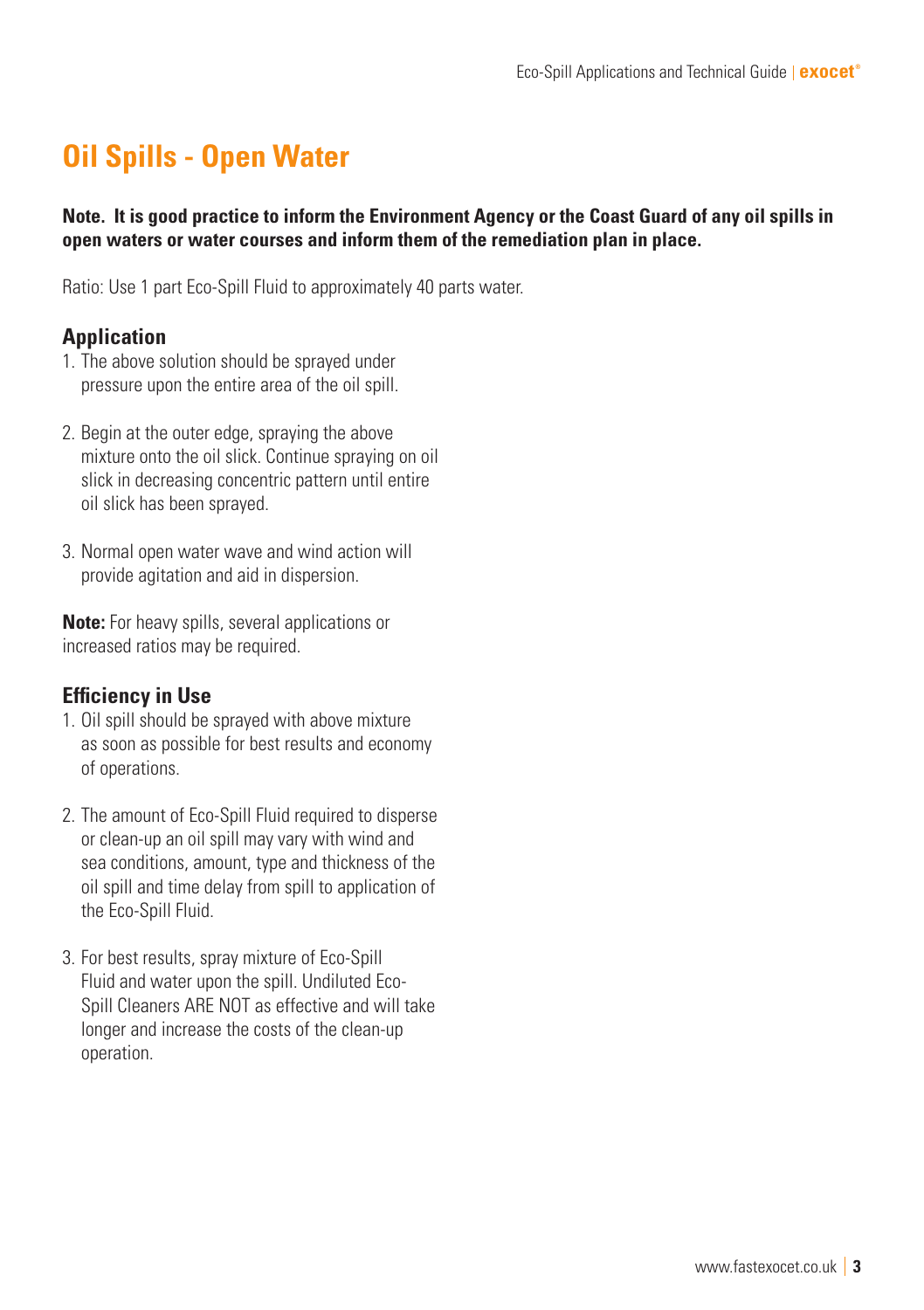# **Oil Spills - Restricted Water**

**Note. It is good practice to inform the Environment Agency or the Coast Guard of any oil spills in open waters or water courses and inform them of the remediation plan in place.** 

Ratio: 1 part Eco-Spill Fluid to approximately 40 parts water.

#### **Application**

- 1. The above solution should be sprayed under pressure upon the entire area of the oil spill.
- 2. Begin at the outer edge, spraying the above mixture onto the oil slick. Continue spraying on the oil slick in decreasing concentric pattern until entire oil slick has been sprayed.
- 3. If in quiet waters use high pressure sprayer or other means of open water agitation to replace normal wave action at sea.

**How Often Applied:** As required for complete dispersion.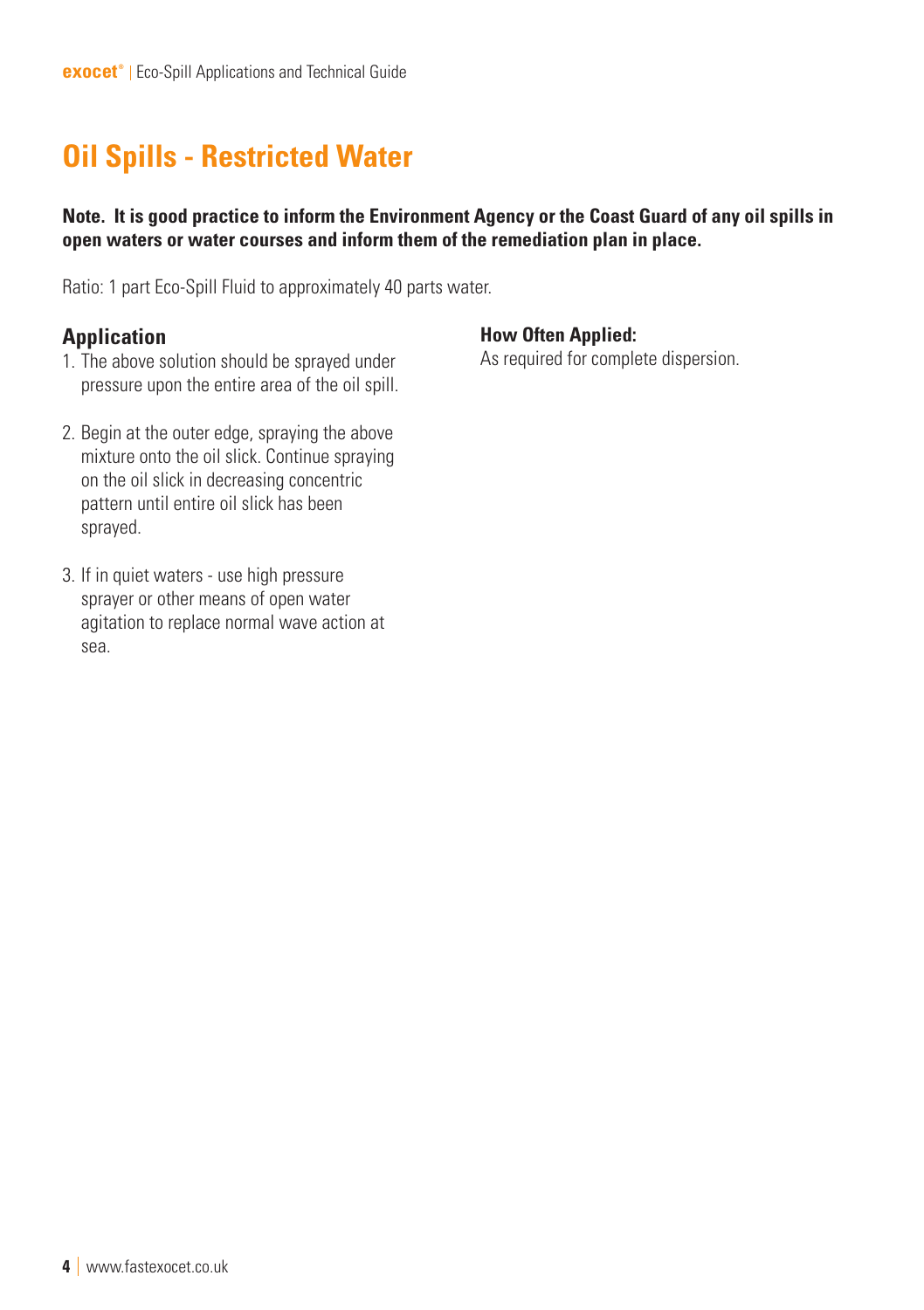# **Vehicle Applications**

For cleaning vehicle engine blocks and engine bays, dilute 1 part Eco-Spill Fluid to 3 parts water. Apply by spray, brush or cloth to a warm engine and allow to stand for 10 minutes, then rinse with clean water. This removes oil, grease and grime.

For wheels and undercarriages, dilute 1 part Eco-Spill Fluid to 5 parts water. Spray or brush on and let stand for 5 minutes, then rinse with clean, highpressure water.

For vehicle bodywork, Eco-Spill Fluid makes an excellent shampoo at a 1:30 dilution. When applied with a soft brush or sponge it will remove road film. insects, salt and diesel smoke. Rinse with clean water.

Vehicle interiors may also be cleaned with a solution of 1 part Eco-Spill Fluid to 40 parts water by using a brush on upholstery and carpets and a towel for removing most of the moisture and dirt. It will also help to remove foul odours.

Fascias and instrument panels should use a dilution of 1:80.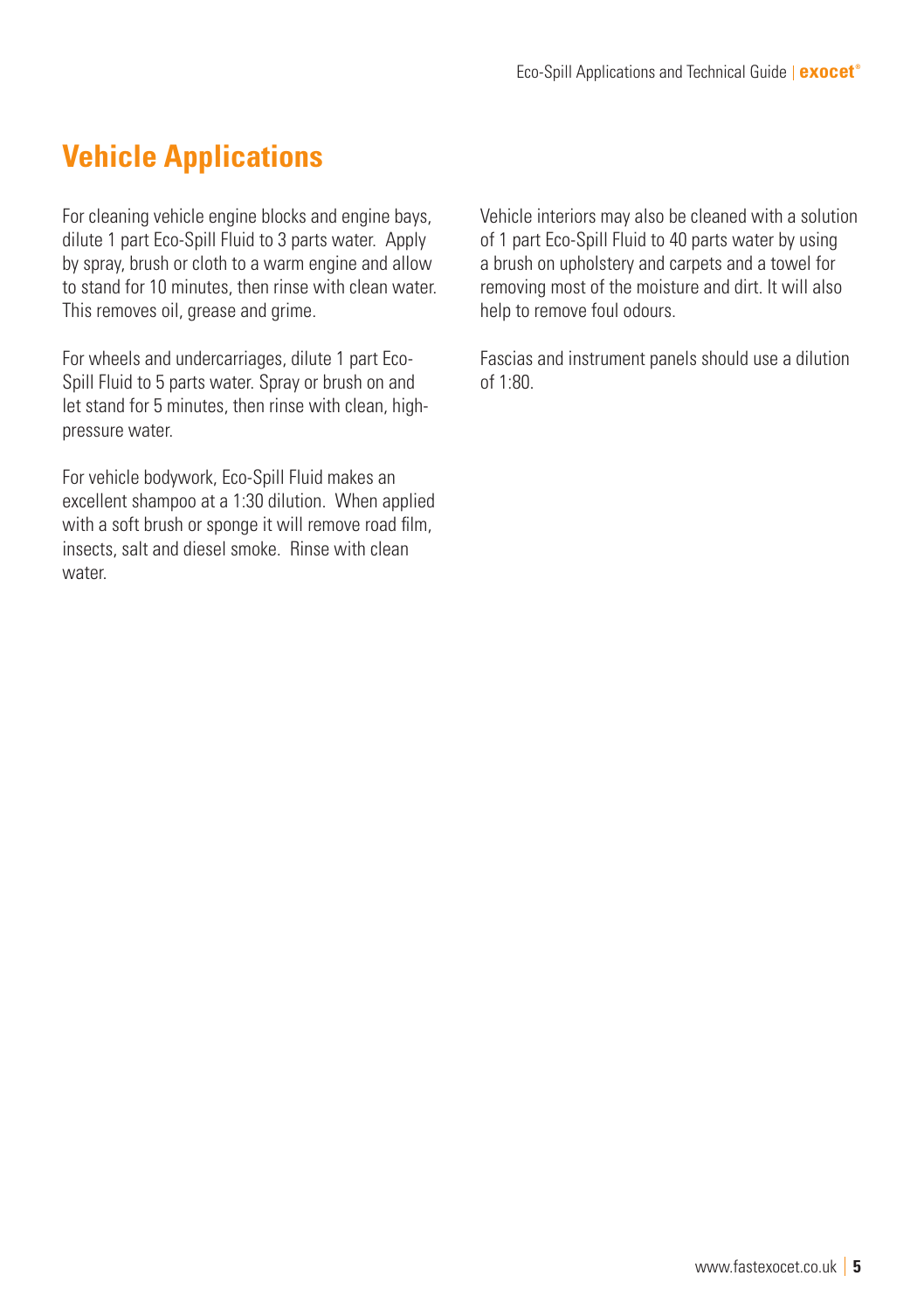# **General Industrial Applications**

### **Pressure Washing**

Eco-Spill Fluid provides a superior performance when combined with a high pressure warm, hot or tap temperature spray. Atomisation poses no problem as the blend of Eco-Spill Fluid is nonhazardous.

In spray washing, best results are obtained by using high pressure, low volume equipment

The best method of application is to wet the surface to be cleaned with Eco-Spill Fluid and water at the correct dilution and let stand until the soil on the surface is loosened. Always start at the bottom of the vertical surface to be cleaned and apply the solution upward. The actual cleaning is accomplished by rinsing with water. Using the equipment described above, start the rinse operation at the top of the surface and rinse downward. Hold the spray nozzle of the gun 6-8 inches from the surface at a 45 degree angle and move forward. This action causes the water to penetrate under the loosened soil and roll it forward in front of the nozzle.

#### **Heavy Equipment**

Eco-Spill Fluid can be used to clean and/or degrease oil industry equipment; engine blocks; heavy road construction equipment; floors; or any other surface where extra grease deposits or staining occur.

For heavy soiling, mix 1 part Eco-Spill Fluid to 3 parts water. Apply by a spray or brush method or soak smaller pieces of equipment. Eco-Spill Fluid in a concentrated solution usually works in about 5 minutes. When grease starts to slide, rinse with high pressure water.

For light to medium grease, mix 1 part Eco-Spill Fluid with 10 parts water.

To inhibit flash rusting after cleaning, a light oil film may be applied to the surface of the metal.

# **Hand Cleaner**

Used at full strength, Eco-Spill Fluid will remove dirt, grease and simple paints. It is odourless and nonirritating. Eco-Spill Fluid is completely miscible and free rinsing with water. Eco-Spill Fluid is excellent for the hands of mechanics, oil field workers and any other people whose hands are routinely extremely dirty or stained. Use a lanolin hand lotion to restore natural fats to the skin after prolonged use. Do not use on hands with large cuts or abrasions.

Rub the full strength Eco-Spill Fluid into the hands, add a little water and rub hands together again. Allow a few seconds before rinsing thoroughly. This may be repeated, if necessary. This will keep the skin from absorbing most oils; grease and grime making cleaning easier and quicker.

# **Steam Cleaner and Pressure Wash**

Eco-Spill Fluid is non-clogging, non-caking and non-scaling and is highly effective for all steam cleaning applications. It contains a special blend of surfactants and sequestering agents to lift soil and provide superior rinsing.

The concentration may be as high as 1 part Eco-Spill Fluid to 1 part water in the solution tank but concentration may be varied to suit the job. Eco-Spill Fluid is safe on any surface that will tolerate steam or water. Because of its colloid action, Eco-Spill Fluid keeps scale from forming in the steam coils thus reducing maintenance of the steam cleaner.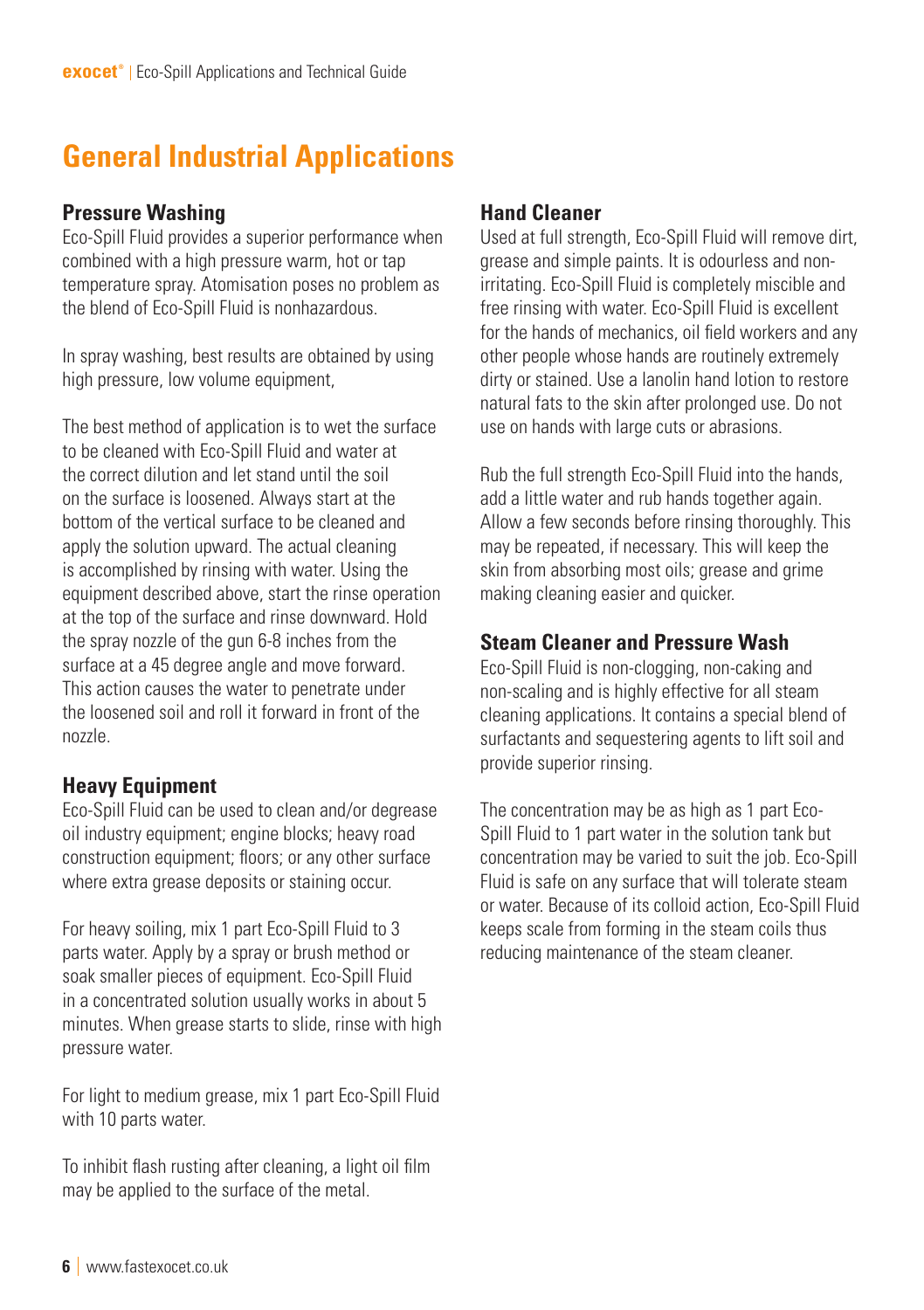# **Maritime Applications**

# **General Marine Cleaner – Commercial and Leisure**

Eco-Spill Fluid is very effective as a hand wiping material in cleaning the engine room or engine bay where fuel, oil, smoke, etc. are a problem. Mix 1 part Eco-Spill Fluid to 5 parts water and wipe down the area with a wet cloth. No rinsing or further wiping is necessary.

Eco-Spill Fluid is excellent for swabbing down decks, cowlings, hulls, windshields and bulkheads. It will not damage painted or wooden surfaces and helps prevent rust on exposed surfaces. This mixture should be 1 part Eco-Spill Fluid to 30 parts water

Eco-Spill Fluid is a proven wooden deck cleaner on yachts, sailboats, etc., removing grease, grime, moulds and staining used at a 1:10 ratio.

Small amounts of cleaner may be introduced into the ship's ventilation system by means of an atomising spray to dispel foul air odours. A mixture of 1 part Eco-Spill Fluid to 25 parts water is an effective dilution for this application.

A concentration of 1 part Eco-Spill Fluid to 10 parts water very effectively removes mildew and moulds from lines, canopy, sails, rigging, upholstery, etc.

Eco-Spill Fluid are completely safe to use throughout the vessel and on any surface.

Eco-Spill Fluid works well when diluted with fresh or salt water and is one of the few cleaning solutions which may be used in any body of water without harming marine aquaculture, flora or fauna and does not alter marine eco-environmental systems. In addition, it contains no nitrates, sulphates, phosphates, sulphonates, caustics or chlorides.

Eco-Spill Fluid may be used for all purposes in the food services areas and galleys.

# **Heavy Duty Cleaning – Commercial Marine**

Eco-Spill Fluid can be used for the heavy-duty cleaning of cargo holds, fuel tanks, refrigerated containers, engine rooms and boiler fireside wash downs with no toxic or polluting properties. A 1:1 to 1:5 dilution rate is recommended.

For removal of crude oil and other petroleum products from the holds of tankers, Eco-Spill Fluid should be sprayed into the holds by low volume, high pressure pumps through the use of revolving spinner heads, which can be lowered into the hold.

The process of spraying should commence as soon as possible after the ship is empty, to prevent the formation of volatile gases from remaining crude oil or other petroleum residue. Continue the pumping process until Eco-Spill Fluid has covered the entire surface.

For best results this solution should be allowed to set about one hour. It is important to note, at this point, that Eco-Spill Fluid can be left on the interior of the holds for time periods longer than one hour with no problem. The initial hour is simply recommended to give it time to break down the crude oil or other petroleum products.

Cleaning engine rooms with a mixture of 1 part Eco-Spill Fluid to 5 parts water will degrade grease and oil and act as a fire preventative as the product is non-flammable and non-explosive.

Refrigerated containers may be cleaned with a solution of 1 part Eco-Spill Fluid to 10 parts (or greater for lighter soil) water. Cleaning with Eco-Spill Fluid will help to eliminate and control odours, as well. Also, successive cleaning should be easier once all the soil has been removed.

Since Eco-Spill Fluid is non-fuming, enclosed areas such as engine rooms, holds and ship interiors will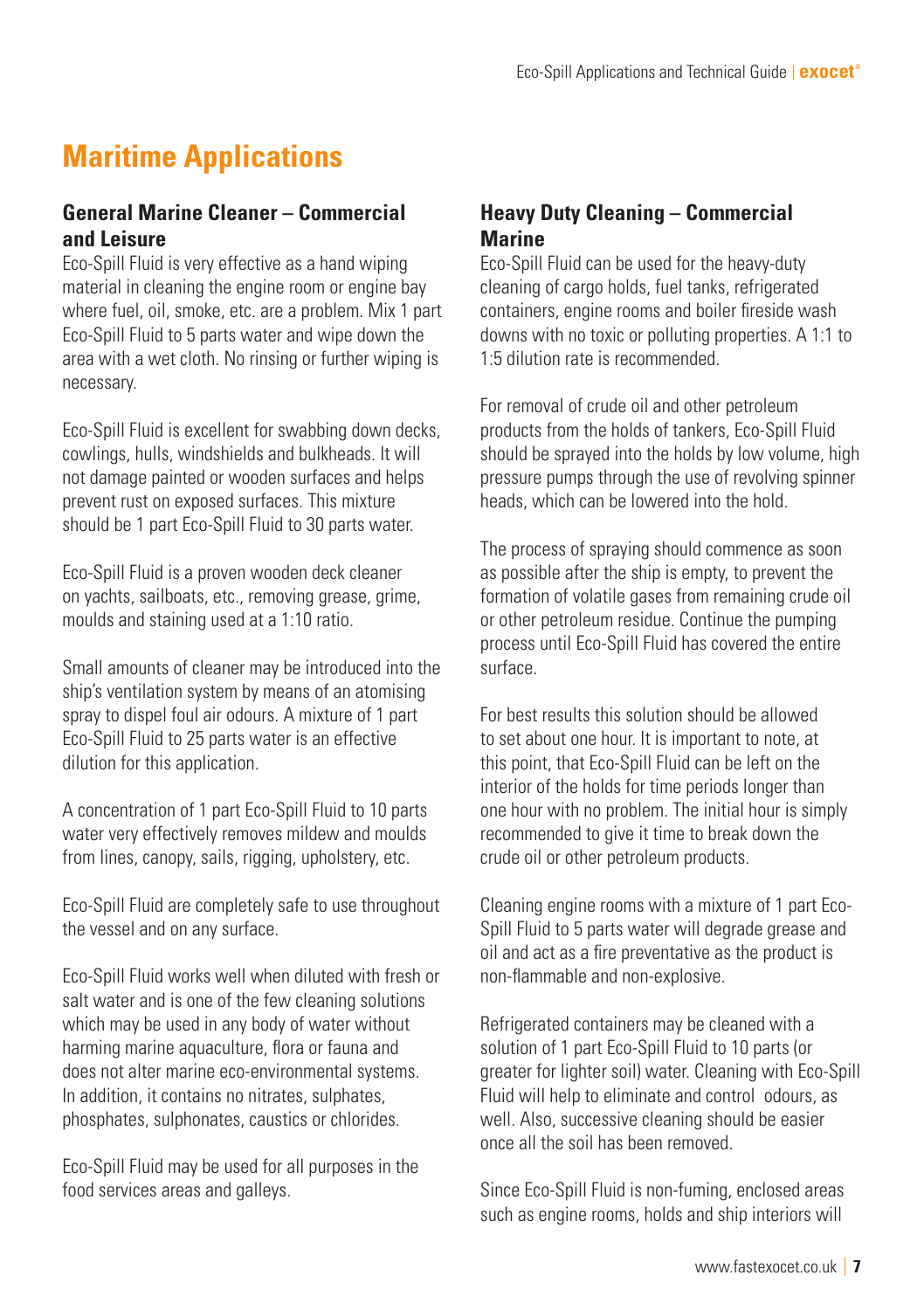not be subject to additional gases and fumes making cleaning less hazardous to the personnel.

Always wear PPE when using any cleaner in confined workspaces.

# **Bilge Cleaning**

Use approximately 1 litre of Eco-Spill Fluid for every 100 litres of oil in the ship's bilge. Agitate with fresh or salt water at the rate of 1:1, water:oil. If at sea, the roll of the ship will agitate the solution sufficiently. If in the harbour, agitate with high pressure water until the oil goes into solution. When the Eco-Spill Fluid has completely absorbed the oil, the mixture should look milky. Eco-Spill Fluid is very efficient on residual fuel oils.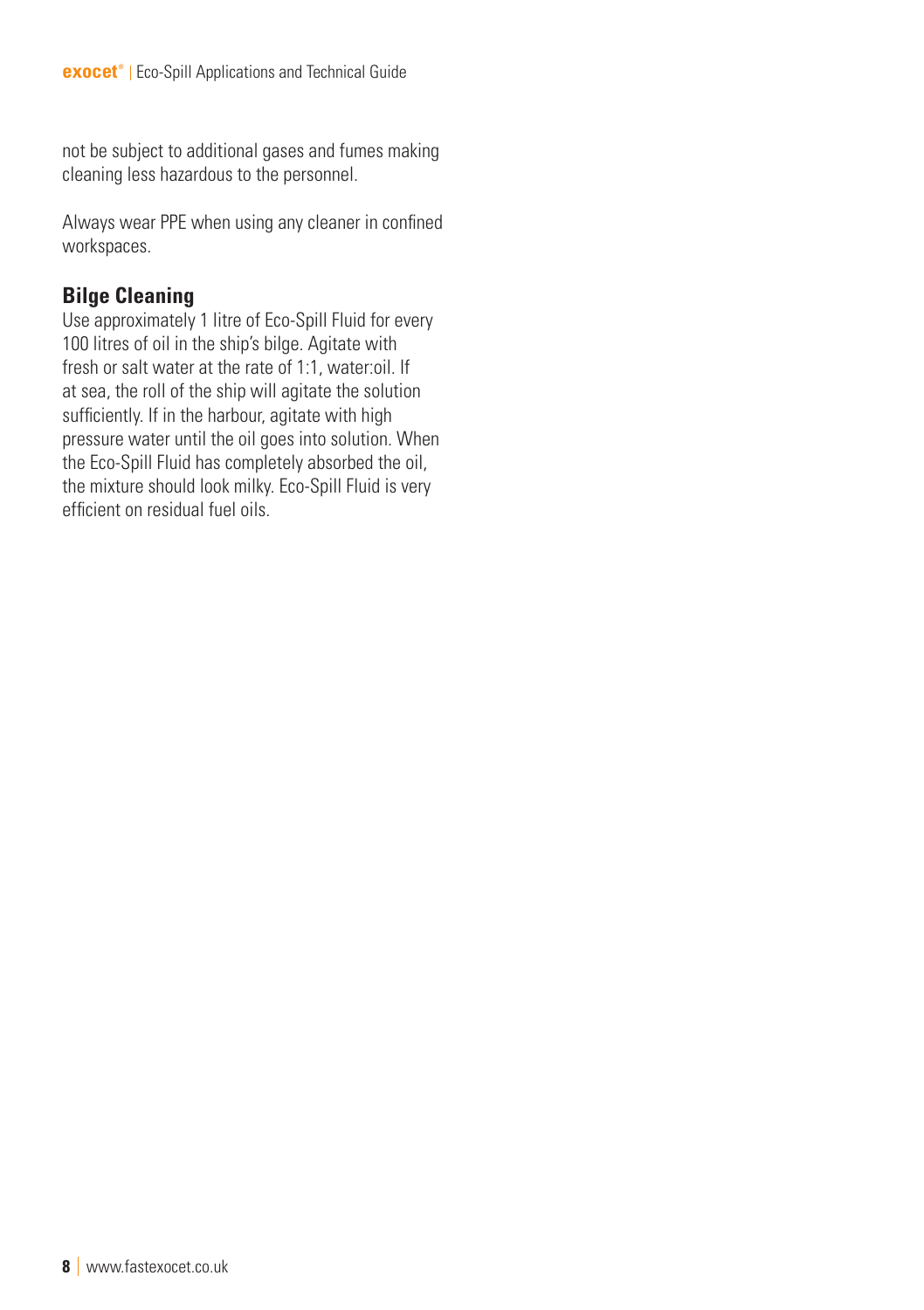# **Floor Cleaning Applications**

# **General Floor Cleaning**

As an interior floor cleaning solution for factories. warehouses, offices, public buildings, etc. dilute 1 part Eco-Spill Fluid to 5 parts water and apply with mop, brush, spray or specialist floor cleaning equipment. It is safe on all flooring surfaces including paint and vinyls and is very effective in removing most hydrocarbon soil.

Use a 1:3 dilution for exterior surfaces such as driveways, car parks, loading bays, yards, fuel station forecourts, etc. or on heavily soiled internal surfaces such as vehicle workshops.

# **Dust Reduction Applications**

Because of the excellent wetting ability of Eco-Spill Fluid it is useful in areas where dust is a problem. Use a concentration of approximately 1 part Eco-Spill Fluid to 80 to 100 parts water. Spray on. When using in bowsers, fill with water first, then Eco- Spill Fluid. Do not reverse the procedure as foaming may cause filling problems.

The use of Eco-Spill Fluid should gradually reduce the frequency and amount of water needed to control dust in construction, sand and rock crushing operations, dirt race tracks, and similar areas.

The combined action of colloids and wetting agents suggest the use of Eco-Spill Fluid in areas where dust particles in the air create a potentially explosive environment such as manufacturing operations. Use 1 part Eco-Spill Fluid to 100 parts water and atomise into the air.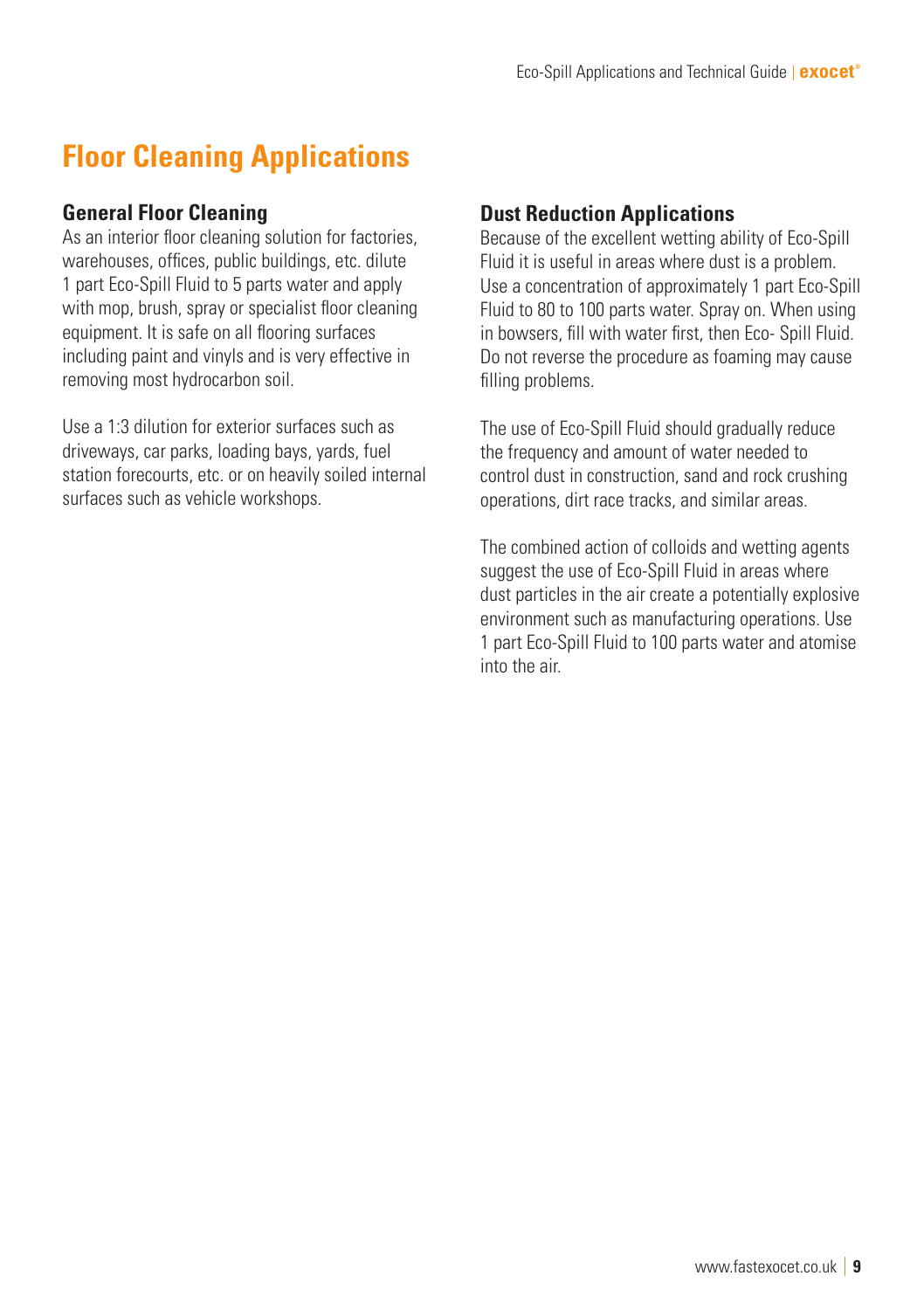# **Housekeeping Applications – Domestic and Commercial**

Eco-Spill Fluid can be used or general cleaning in both a domestic and commercial setting. Eco-Spill Fluid is economic and effective on heavy-duty institutional applications. It is people and plant safe and safe to use on all surfaces when used as directed.

#### **Walls, Woodwork and Windows**

As a wall cleaner, Eco-Spill Fluid does an exceptional job on virtually any surface. It is safe on paint, vinyl and acrylic. For cleaning walls, it is recommended that the washing always be done from the bottom up, and the rinsing from the top down. This will eliminate any potential streaking. For walls mix 1 part Eco-Spill Fluid to 80 parts water. Rinse with water or just wipe off.

As a wood cleaner, Eco-Spill Fluid is completely safe with no adverse effects such as spotting, streaking or raising the grain. It can be used on doors, desks, table, chairs, cabinets, railings, patio decking, etc. Use 1 part Eco-Spill Fluid to 80 parts water.

As a window and glass cleaner very little is required, and if too much is used, filming or streaking will occur. Use 1 part Eco-Spill Fluid to 100 parts water and squeegee or leather off. Glass will be cleaner and stay cleaner longer.

# **Upholstery, Carpets and Rugs**

A solution of 1 part Eco-Spill Fluid to 40 parts water is a good solution for stuffed upholstery - brushing on and then toweling off. Stains and spots may take a higher concentration, but avoid getting furniture too wet or using more than a concentrate of 1 part Eco-Spill Fluid to 20 parts water.

Use 70 parts water to 1 part Eco-Spill Fluid for cleaning rugs and carpets with cleaning machines. For spotting, use 20 parts water to 1 part Eco-Spill Fluid – sponging it on, agitating with soft bristle brush, and then wipe thoroughly with a towel.

Do not allow the carpets to become overly saturated Eco-Spill Fluid solution. Since the Eco-Spill

Fluid will not completely evaporate, and carpets cannot be rinsed off like walls or floors, care must be taken not to use too heavy of a concentration – the carpets become 'tacky'.

Residue left in the carpet will continue to clean even the bottom of people's shoes causing large dirty spots to appear where the concentrations have been too high or too wet in the cleaning, Should this happen, the addition of water to the spots will clean them, then towel thoroughly, fan, or vacuum out all moisture.

#### **Bathroom**

Although Eco-Spill Fluid will not remove limescale, at 1 part Eco-Spill Fluid to 50 parts water it can be used as a general cleaner for bathroom floors, walls, sinks, toilet bowls, décor cleaning, light fixtures, shower trays and screens, etc.

# **Fabrics - Spotting and Laundry**

For bedspreads, curtains; towels; sheets; or any fabrics, Eco-Spill Fluid becomes an effective stain and spot remover. It is effective on the following types of stains: alcohol, food, milk, ammonia, fruit, mustard, beer, fruit juices, nail polish, blood, nicotine, butter, glue, oil, candy, grass, ointment, chewing gum, grease, light rust, chocolate, household cement, ice cream, cocktails, smoke, coffee, inks, ketchup, cooking oil, pet stains and many more.

Eco-Spill Fluid should be used at a 1:1 dilution with water, allowed to sit 15 minutes, brushed and agitated into stain and then rinsed. If it is an old stain, or very stubborn, repeat the process allowing to sit for 15 – 30 minutes after agitating; then rinse. Several applications may be necessary, but usually will be removed after one application.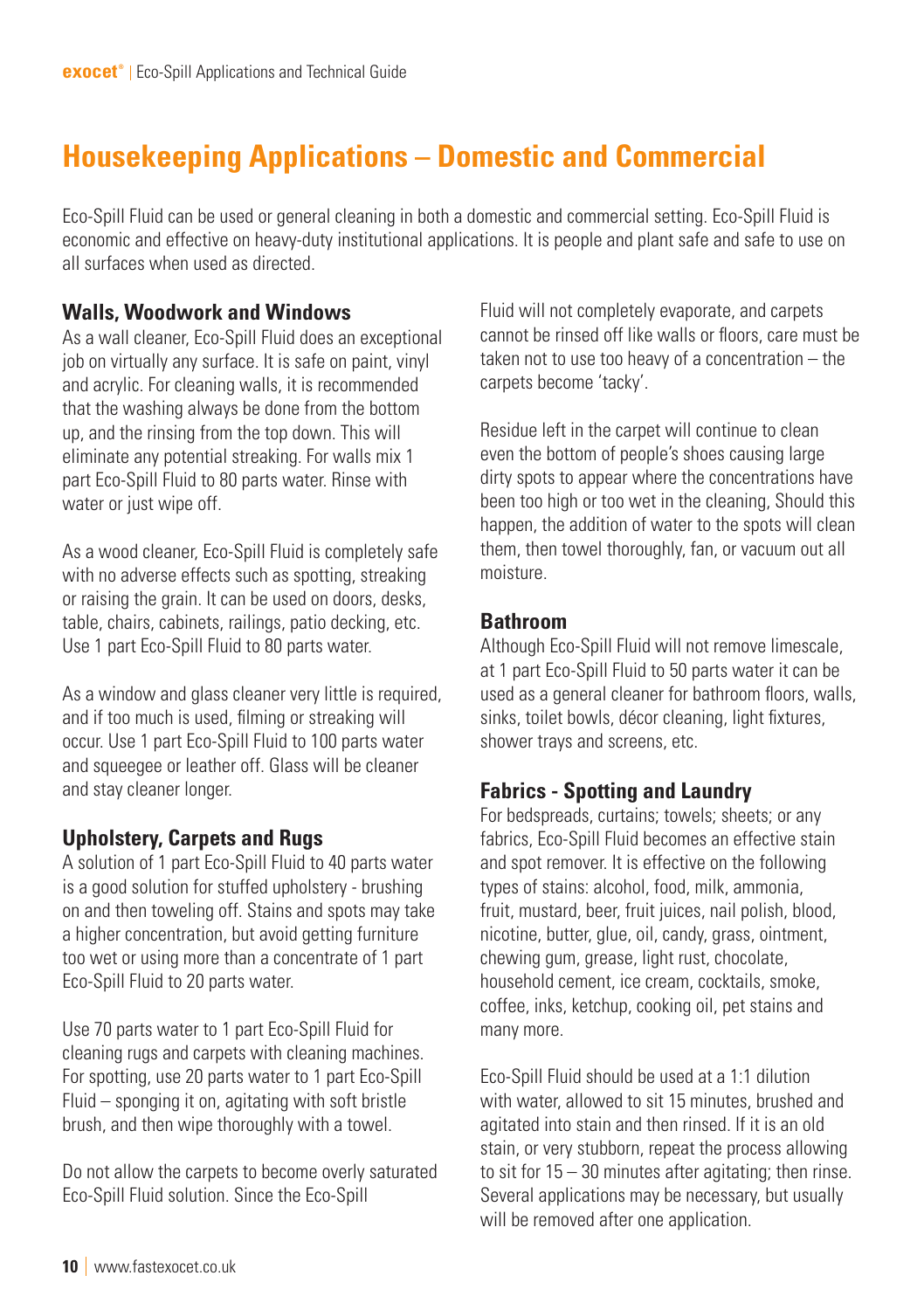**Note:** that certain stains such as coffee, tea, or beverages which have been previously washed with caustics may have no remaining hydrocarbon which is necessary for Eco-Spill Fluid to attack and remove.

Eco-Spill Fluid may be added to the laundry at the same time as laundry powder at a rate of 30ml per 5 litres of water. It increases the cleaning power of the detergent or soap and assists in removing heavy oils, soils, inks, etc. For lighter cleaning, it may be used alone in domestic laundry applications. Fabric conditioners are compatible with Eco-Spill Fluid.

**Note:** Washing machines that have accumulations of residues from the soap powders and detergents previously used will be cleaned by Eco-Spill Fluid. There will be occasions when this cleaning has left the washer filled with "gunk" which has been lifted from under the agitator of the machine. It is recommended, therefore, that machines with heavy encrusting be run through a wash cycle with only Eco-Spill Fluid and water.

# **Appliances**

Use 1 part Eco-Spill Fluid to 100 parts water for the exteriors. On fridges, freezers, stoves, grills, fans, vents, filters, etc. where heavy accumulations of grease and oil exist, use a ratio of 1 part Eco-Spill Fluid to 5 to 20 parts water depending on the soiling. Always apply cleaner from bottom up and remove from top down to avoid streaking.

# **Dish Washing**

Use Eco-Spill Fluid (un-diluted) to replace conventional liquid dishwashing soaps.

Add 30ml of Eco-Spill Fluid to wash water, rinse dishes under hot water and let dry. Due to the microbial action of Eco-Spill Fluid regular use will help reduce clogging of kitchen drains.

**Note:** About 10ml of Eco-Spill Fluid to the load in an automatic dishwasher will act as a wetting agent and do an excellent job of cleaning. Too much will cause foaming.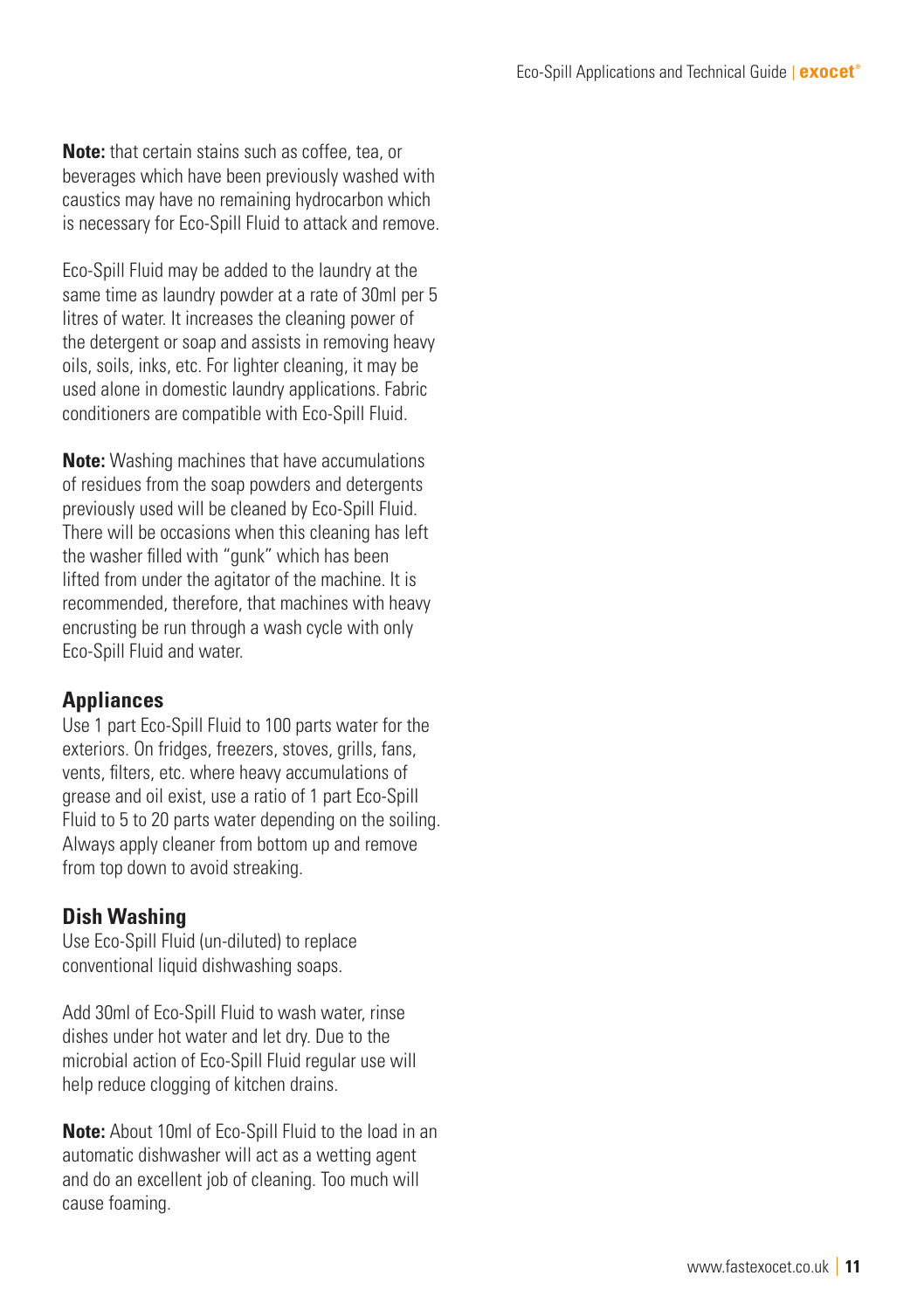# **Restaurant and Kitchen Applications**

Eco-Spill Fluid is an effective, efficient and economical general purpose cleaner for all types of restaurant and kitchen cleaning jobs. It is safe to use in food preparation areas, serving areas and as a dishwashing liquid. It is 100% rinsable, removing bacteria that can feed germs, mould and mildew.

#### **Extractor Hoods**

Eco-Spill Fluid is excellent for cleaning vents and hoods over kitchen ovens and ranges. Since it is completely non-flammable, the danger of grease fires resulting from inadequately cleaned vents, etc., is greatly reduced.

For cleaning washable hood vent filters, a solution of 1 part Eco-Spill Fluid to 10 parts water makes an effective solution to soak extractor filters in. Let the filter soak for up to 3 hours before rinsing. Dry thoroughly then reinstall.

For hood vents, etc, use 1 part Eco-Spill Fluid to 20 parts water in order to degrease and de-film.

# **Nicotine Stains**

A solution of 1 part Eco-Spill Fluid to 80 parts water sprayed onto ceilings and walls and allowed to drip on a catch cloth will remove nicotine accumulations. Spray with water to rinse using a light mist.

# **Ornamental Metals**

Silver, brass and other ornamental objects may be soaked in a 1 part Eco-Spill Fluid to 5 part water solution to remove light tarnish, or prolonged soaking will remove and release most tarnish so that polishes may work even better and bring out higher luster.

# **Kitchen Utensils**

Eco-Spill Fluid may be used for soaking utensils before washing, resulting in a renewed shine and brilliance to their surfaces. 1 part Eco-Spill Fluid to 80 parts water produces excellent results. Burned pots and pans may also be soaked in a solution of 1 part Eco-Spill Fluid to 40 parts water.

# **Stainless Steel**

A dilution ratio of 20 parts water to 1 part Eco-Spill Fluid should be used for cleaning and wiping down all stainless steel appliances and surfaces.

#### **Ovens and Fryers**

To clean ovens and fryers, best results are obtained by applying Eco-Spill Fluid at a dilution of 1:1 with the equipment at a temperature 40-50ºC. If possible, let stand overnight and rinse down the following day when convenient, using a stiff brush, if necessary.

**Note:** At temperatures above 50ºC the microbial action of the product will cease.

# **Sinks and Drains**

Eco-Spill Fluid has proven useful in relieving clogged sink traps and drains. However, since conditions vary from one situation to another, results will likewise vary. It is recommended that light ratios of Eco-Spill Fluid to water be used initially, gradually increasing the ratio until satisfactory results are obtained, or until it becomes obvious that professional plumbing assistance is required.

# **Steam Cleaning**

Eco-Spill Fluid is a concentrate which may be used in steam cleaners and other cleaning equipment, as well as all food processing areas and equipment in any food processing capacity. Typical dilution rates are 1 part Eco-Spill Fluid to 10 parts water.

Eco-Spill Fluid is safe on any surface that will tolerate steam. Because of its colloid action, it will keep scale from forming in the steam coils and prolong the life of the cleaning equipment.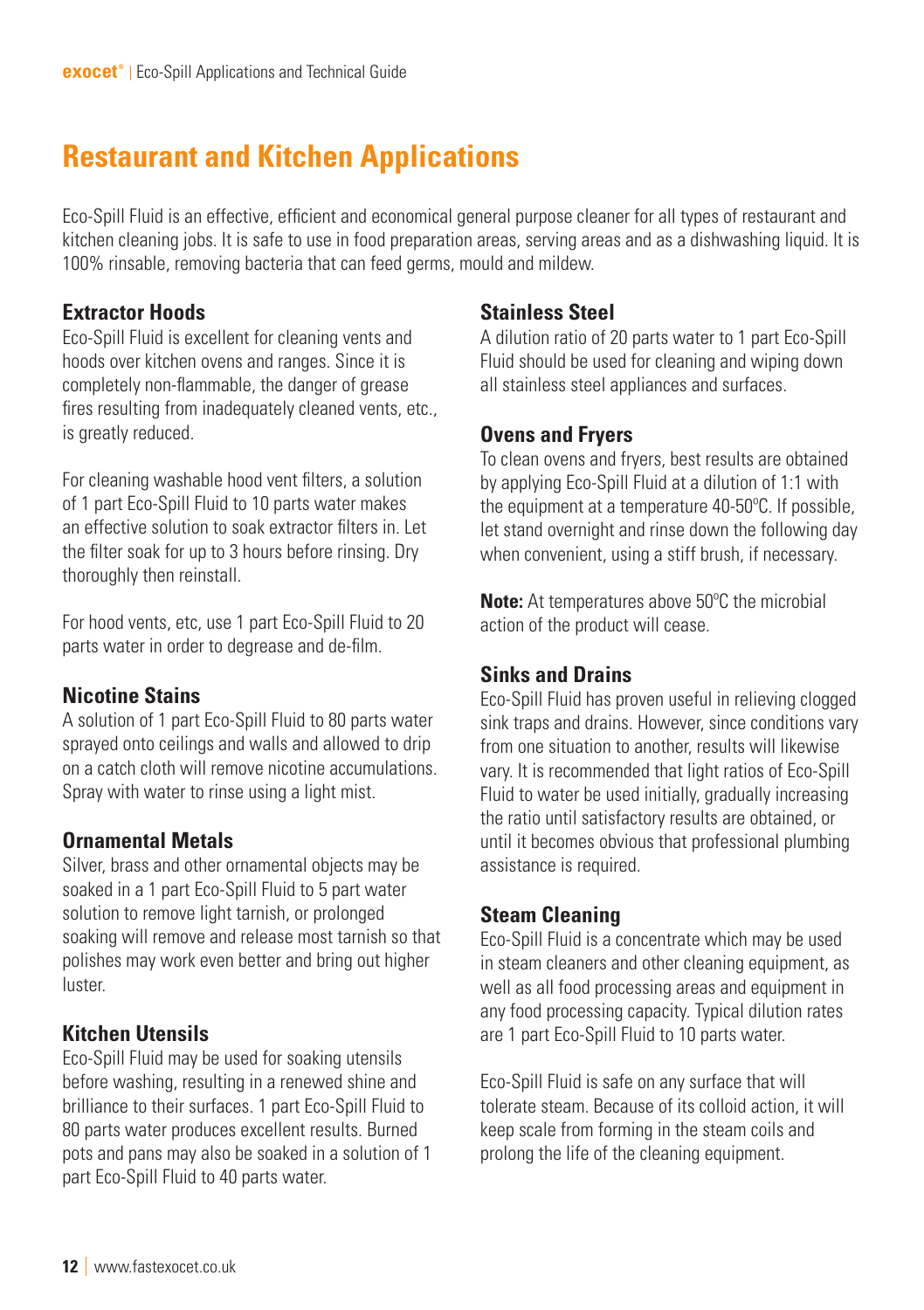# **Aircraft Exterior and Interior**

Eco-Spill Fluid is an effective, safe product to use for all cleaning of aircraft. It is non-fuming, nonflammable and non-toxic to personnel. Requires no safety gear and is safe and non-drying for normal skin.

Most cleaners, if sold to the government, military or aircraft service agencies, must meet or exceed U.S. Mil-C specification, Boeing, Douglas or Lockheed specifications or be on the federal QPL (Qualified Products List). Eco-Spill Fluid colloid release agent mixed with water meets Douglas CDSI and Boeing Aircraft specifications for exterior surface cleaning.

Eco-Spill Fluid passes Boeing D6-17487 Revision M, Exterior and general cleaners and liquid waxes, polishes and polishing compounds.

Eco-Spill Fluid passes Douglas Aircraft Company Customer Service Document CSD #1, Revised August 2nd, 1988, Type 1: Materials and procedures for general exterior cleaning of painted and unpainted surfaces.

Eco-Spill Fluid passes AMS 1526B, Cleaner for aircraft exterior surfaces water miscible, pressurespraying type.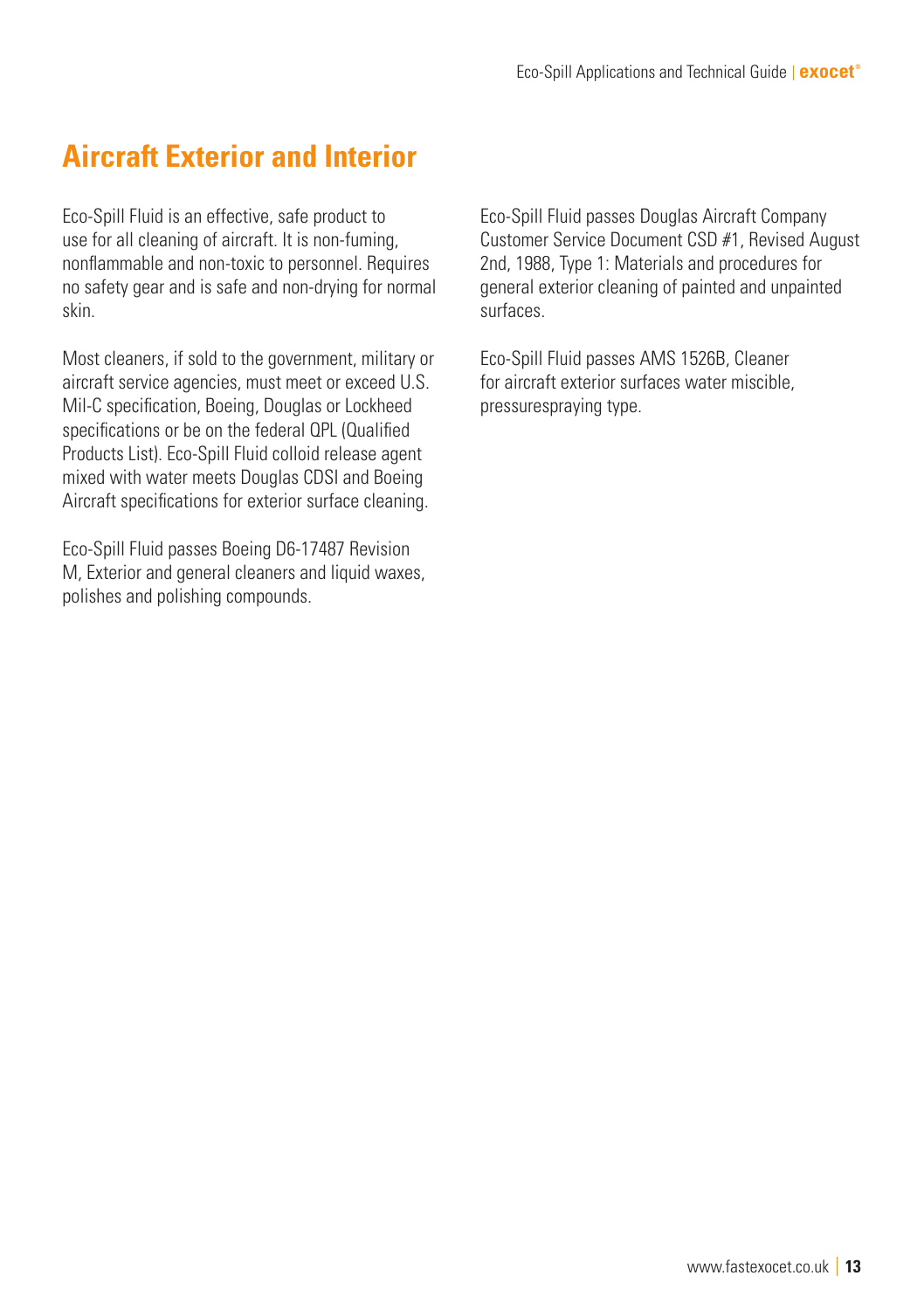# **Eco-Spill Powder (XO1802CU)**

#### **General Description and Information**

Eco-Spill Powder is the leading premium absorbent on the market today. It is manufactured from 100% renewable resources and is certified 100% bio-organic. Comprising of agricultural byproducts, Eco-Spill provides the user with a high capacity absorbent which absorbs up to eight times more oil than clay type absorbents.

What Eco-Spill Powder does for you?

Reduces shop down time by 80%

Reduces absorbent cost by 70-90%

Reduces disposal cost by 66-75%

Reduces handling, storage, and operator fatigue.

Reduces slip/fall potential

Eco-Spill Powder is different in the fact that active cultures and an organic nutrient package have been introduced. The purpose of this package is to assist in the bio-remediation of organic spills.

Eco-Spill Powder is ideal for any maintenance, repair or operation facility that deals with spilled or sometimes loose petroleum liquids. Essentially, if there is the potential of a spill, then Eco-Spill Powder should be your absorbent of choice.

# **Eco-Spill Powder:**

- Absorbs petroleum based products on contact
- Reduces "Time On Spill"
- Is 8 times more absorbent than clay-based products
- Reusable up to saturation
- Safe for the environment
- Non-leaching up to saturation

The main benefit to Eco-Spill Powder over conventional absorbents is that **you only dispose of what you use** as opposed to throwing away perfectly good absorbent as you would with clay, paper pulp and polypropylene absorbents.

# **Certified 100% Bio-Organic and 100% renewable resource material**

The basis for Eco-Spill Powder is grown, harvested and processed every year.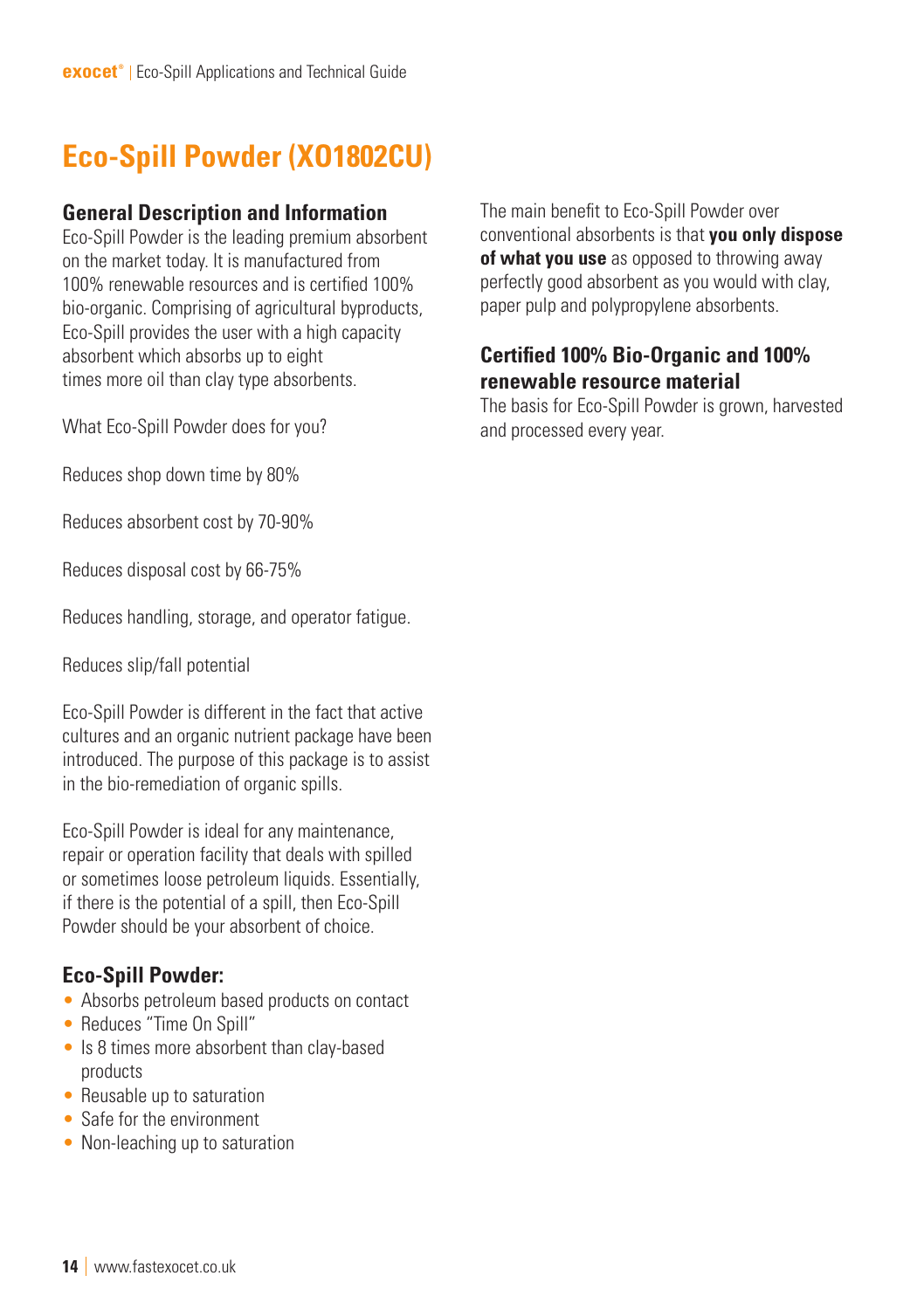# **Industrial and Commercial Applications**

# **Absorbing of oils and fuels**

Eco-Spill Powder absorbent is perfect for absorbing all free petroleum-based products that have been spilt on a hard surface. Eco-Spill Powder will absorb a variety of spilled liquids, but is most suited for hydrocarbon-based or petroleum spills like oils and fuels. Eco-Spill Powder is not meant for use on water, it if for land-based spills only.

# **Directions for use**

Apply enough Eco-Spill to completely cover the spill and work in the absorbent to the spill with a stiff bristled brush or the backside of a non-ferrous shovel (flat blade works best). It is important to remember to sweep the spill in multiple directions to remove any absorbent from cracks, crevasses or holes that may be present in the surface material.

If the absorbent becomes very dark or "wet" looking, you may need to add more Eco-Spill absorbent. The absorbent will turn a darker brown when absorbing, but should be dry to the touch and not "wet" or "shiny" looking. If the absorbent is "wet" looking then the absorbed liquid will leach back into the environment. Eco-Spill Powder may be re-used up to saturation.

Recover the spent absorbent with a shovel and return to a proper recovery bin or HAZMAT drum for final disposal. Unused Eco-Spill Powder may be separated from the used absorbent by classifying through a classification system. This will allow the user to extend the use of the absorbent by only disposing of the used absorbent.

NOTE- Eco-Spill Powder is shipped in Rough-Duty bags which also make an excellent temporary storage bin for recovered absorbent.

Because Eco-Spill Powder is a "fine-fibre" absorbent it is always important to apply the absorbent as close to the spill as possible. Never dump the product from a height greater than your knees unless collateral "dusting" is not a concern.

# **Storage of Eco-Spill Powder**

Eco-Spill Powder should be stored in dry, covered conditions protected from the weather. If the bag becomes wet or damaged the product may be dried out and repackaged into another container. Since Eco-Spill Powder contains an active culture package, wet absorbent may activate the bacteria. A discoloured spot may appear on the outside of the bag as well as the product becoming warm. The warm product is from the energy generated by the microbial growth. If this occurs, simply dry out the product by mixing it and repackaging in a dry container. The bacteria will revert to a dormant state when the moisture level is removed by remixing.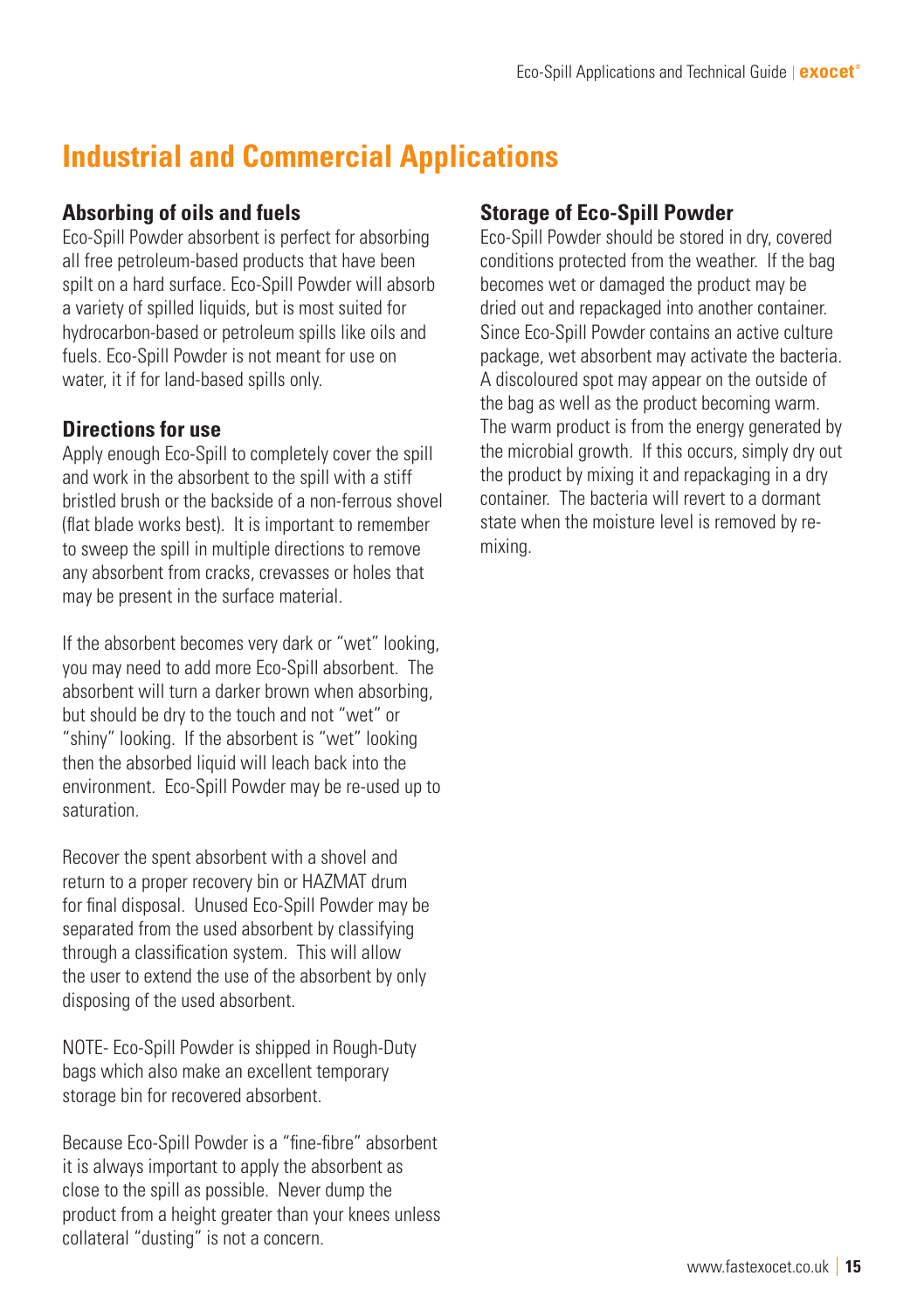# **Using Eco-Spill Powder as a Bio-Remedial Agent**

Eco-Spill Powder contains an active-culture package (a.k.a. microbes or bacteria) which has been engineered to break down a wide variety of hydrocarbon chains. The cultures, however, provide a proactive ecological solution to reducing environmental collateral damage from spilt oils and fuels. To assist in the growth on the cultures which is important for any remediation to take effect, there is also a certified 100% bio-organic nutrient added. The nutrient provides essential nutrient needed by the cultures to populate as well as providing additional growth and support for the indigenous plant life.

Eco-Spill Powder is ideal as a first-line defence for providing additional environmental impact due to spills in soil environments. Although Eco-Spill Powder contains an active culture package to help breakdown (remediate) hydrocarbons, it should not be used as the sole product for remediation of large spills or contaminated sites. It is always important first comply with all local regulations and guidelines before attempting any sort of bio-remediation to the soil.

# **Basic guidelines to remediation**

- Always absorb and remove free standing fluids before starting any remediation efforts with Eco-Spill Powder.
- Baseline testing in the form of a TPH (Total Petroleum Hydrocarbon) test (TPH 418.1) should be performed before inoculation of the site with any bio-remedial agent, to determine the amount of contamination. This test can be performed by most any local testing facility found in the phone book.
- Eco-Spill Powder can be mechanically tilled into the soil to absorb and prevent further soil contamination.
- The soils should be kept at a 20-30% moisture rate to provide ample water content for microbial reproduction.
- Consult professional advice before starting any remediation project.

#### **Before you start**

Bio-remediation is more than just using products, it is a commitment to clean the environment properly. If you have no experience in bio-remediation, please consult with a professional before starting a project.

# **General Remediation Protocol**

The following information is a general outline for "product to contaminated soil" ratios and is not a formula to follow for every remediation site. This document is a general guideline and actual application rates and dosing should be confirmed by a remediation expert.

### **For spills in the environment that are fresh and still damp with the possibility of further leaching into the soil.**

# **Visual conditions**

• Soil looks wet and may have puddles of freestanding hydrocarbons.

# **Application rates and bio-cell management**

- Apply two bags of Eco-Spill Powder per cubic metre of contaminated soil. The contents need to be mechanically mixed with the soil. If the top surface of the soil has standing hydrocarbons, apply enough Eco-Spill Powder to completely absorb the standing hydrocarbons, before any excavation begins.
- Bio-cells should be roto-tilled every week and watered daily. May vary depending on climate conditions
- Soil moisture levels should be kept at 20-30%.

Additional applications may be required to meet established environmental guidelines for soil cleanup.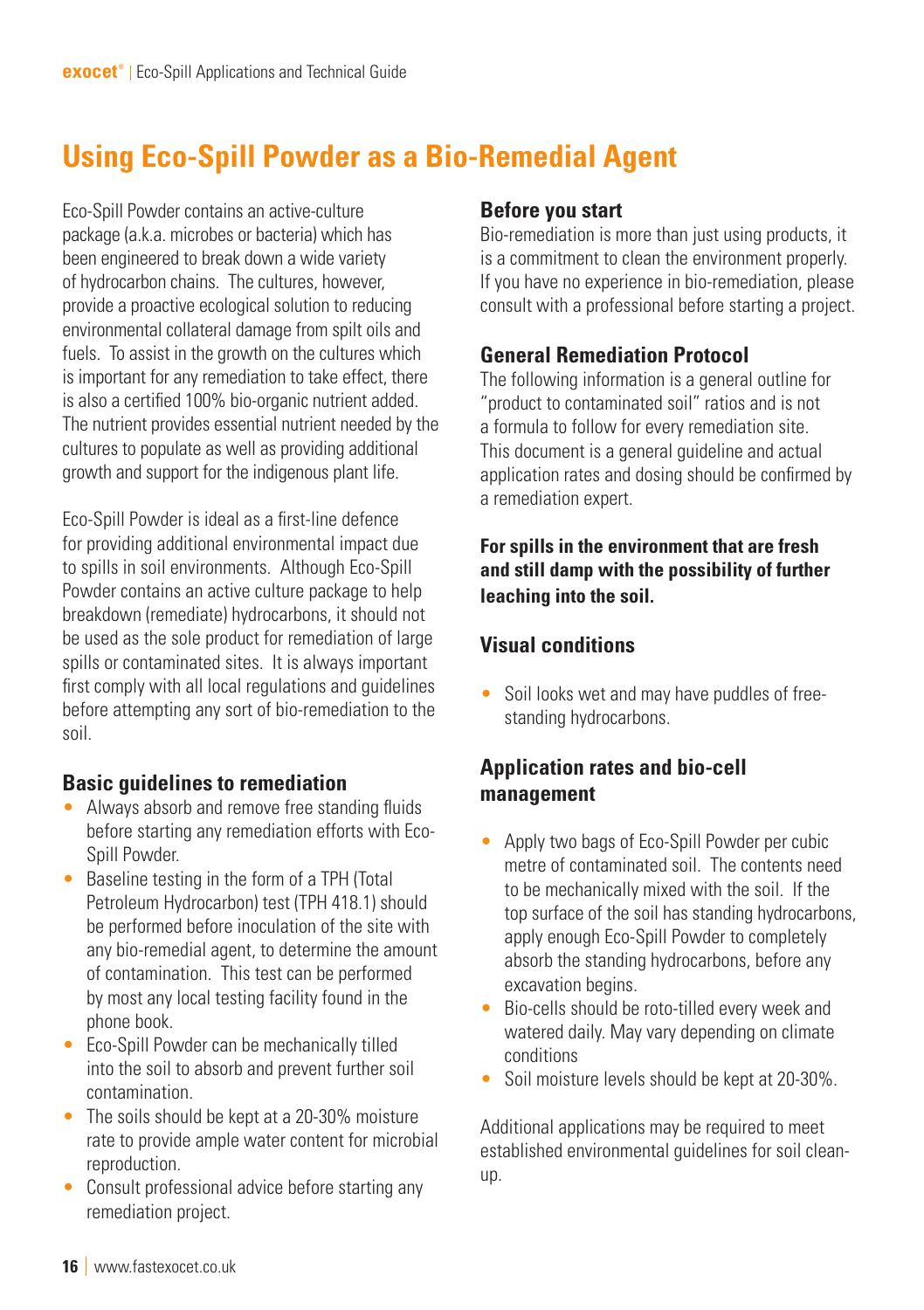# **Carbon Staining on Concrete**

One of the most popular questions that we are asked is, "if my concrete is clean, then why is there still a stain?". First, let's look at what caused the stain oil and in 99% of the cases, it's from used motor oil. So why does it stain? For this we need to understand what oil is really made from?

Motor oils are derived from petroleum-based and non-petroleum synthesized chemical compounds. Motor oils today are mainly blended by using base oils composed of hydrocarbons (mineral, polyalphaolefins (PAO), poly internal olefins (PIO), thus organic compounds consisting entirely of carbon and hydrogen.

The majority of hydrocarbons that are found naturally occur in crude oil, where decomposed organic matter provides an abundance of carbon and hydrogen which, when bonded, can catenate (to form a long chain structure) into seemingly limitless formulation of oil, gas, grease, gasoline, diesel fuel, etc.

The primary ingredients found in crude oil are; Carbon 83-87%, Hydrogen 10-14%, Nitrogen 0.1-2%, Oxygen 0.1-1.5%, Sulfur 0.5-6% and metals which typically are less than 1000ppm. Used motor oil turns darker as the lubricity additives and gas molecules break down from heat, leaving a higher concentration of carbon (that's why it is darker than new oil).

With that said, you noticed that carbon is the main ingredient in oil; it's what makes crude oil so black. You also noticed that there are several gases involved as well as other organic materials like metals which are the result of trace minerals that exist in soil like iron, copper, zinc, but these percentages are very low compared to carbon.

When we have an oil stain on a surface like concrete (which contains millions of very small pores for the oil to get trapped in) the oil penetrates into and under the surface until it is extracted out. Many people use absorbents like Eco-Spill Powder which has a

unique wicking capability that draws the oil to the surface, helping to reduce staining and collateral environmental impact. Many shop applications use a mop and bucket system immediately and again, this helps to reduce staining and collateral environmental impact.

Then there are the ones that choose to respond to the spill several days, weeks or months later. When this happens, that oil sits in the pores and begins to oxidize. Oxidation occurs when an addition oxygen molecule is added to the hydrocarbon molecule. With one extra oxygen molecule, the hydrogen (gas), nitrogen (gas) and additional oxygen molecule (gas) are released into the atmosphere… essentially evaporation is occurring.

As the oil is oxidized, more and more carbon is left behind which is organic just like the concrete, but now the concentration level is closer to 90-95% and it's very dark now. When you use a cleaner like Eco-Spill Fluid for concrete cleaning you are breaking down the residual oil that hasn't oxidize completely. If you use the right dilution ratio (yes, you need to dilute and rinse with water for efficacy) you will effectively clean the hydrocarbons (carbon + hydrogen + nitrogen + oxygen + sulfur + oil additives + sludge + dirt) from the surface!

But you still have a stain, right? The remaining stain is more of a combination of residual oil under the surface and staining from the high levels of carbon left behind from oxidation. Carbon is an excellent dye. Did you know that tires are naturally white? Carbon is used to dye them black. Coal is composed primarily of carbon along with variable quantities of other elements, mainly sulfur, hydrogen, oxygen and nitrogen (sound familiar?). Charcoal is primarily carbon, burnt wood turns black as the only thing that remains from the cellulose and lignin is the carbon. All of these items are dry to the touch, but leave behind a black stain, the same stain that remains in concrete after you've cleaned it up.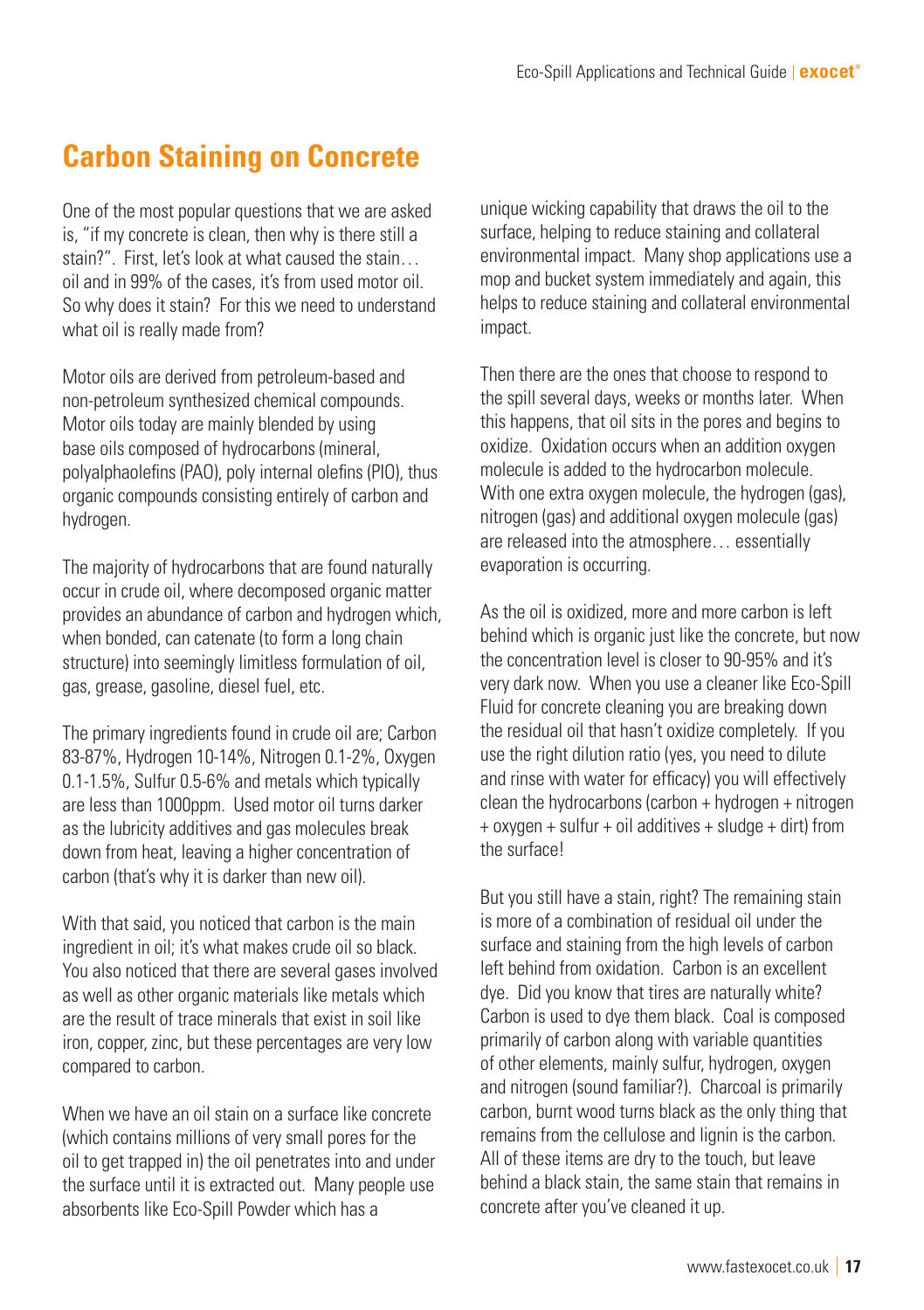So is the surface really free of oils? Is the surface slip free? When you touch it do you get oil on your fingers? Proper use of Eco-Spill Fluid should have removed as much oil as it came in contact with (remember there are millions of pores in concrete). Repeated use and a good housekeeping protocol will help to clean any remaining sub surface oils and the stain will lighten with time, but it may never truly go away.

There are other ways to remove concrete staining, but these are either very caustic or acidic solutions, which in turn damage the concrete. These quick and dirty methods will cost you more in the long run as you will have to eventually replace the concrete or resurface it. The best method is to clean the spill up when it occurs. If your stain is old and dry to the touch, you will need to be patient as it will take a long time to remove, but it can be done.

# **General Floor Cleaning Protocol**

When trying to remove oil compounds and heavy soil from concrete, there needs to be the understanding of how long that stain has been there and that RESULTS MAY NOT BE IMMEDIATELY OBSERVED. The longer the time, the more difficult that it will be to remove.

#### **Initial Treatment:**

- 1. Pre-treat the surface with heated (40ºC) Eco-Spill Fluid (non-diluted).
- 2. Let it soak in for a minimum of 5 minutes.
- 3. Use mechanical agitation to loosen oil and soils.
- 4. Recover liquids using a vacuum system or absorbent material.

#### **Daily Maintenance:**

Mop Bucket and light soils- Use a dilution ratio of 1:20-1:50 of Eco-Spill Fluid (dilution rations may vary) and mop as required.

Mop Bucket and medium soils- Use a dilution ratio of 1:10-1:20 of Eco-Spill Fluid (dilution rations may vary) and mop as required.

Mop Bucket and heavy soils- Use a dilution ratio of 1:3-1:5 of Eco-Spill Fluid (dilution rations may vary) and mop as required.

• The same dilution ratios can be used in mechanical walk behind systems.

It is important to respond to spills immediately to minimize surface contamination.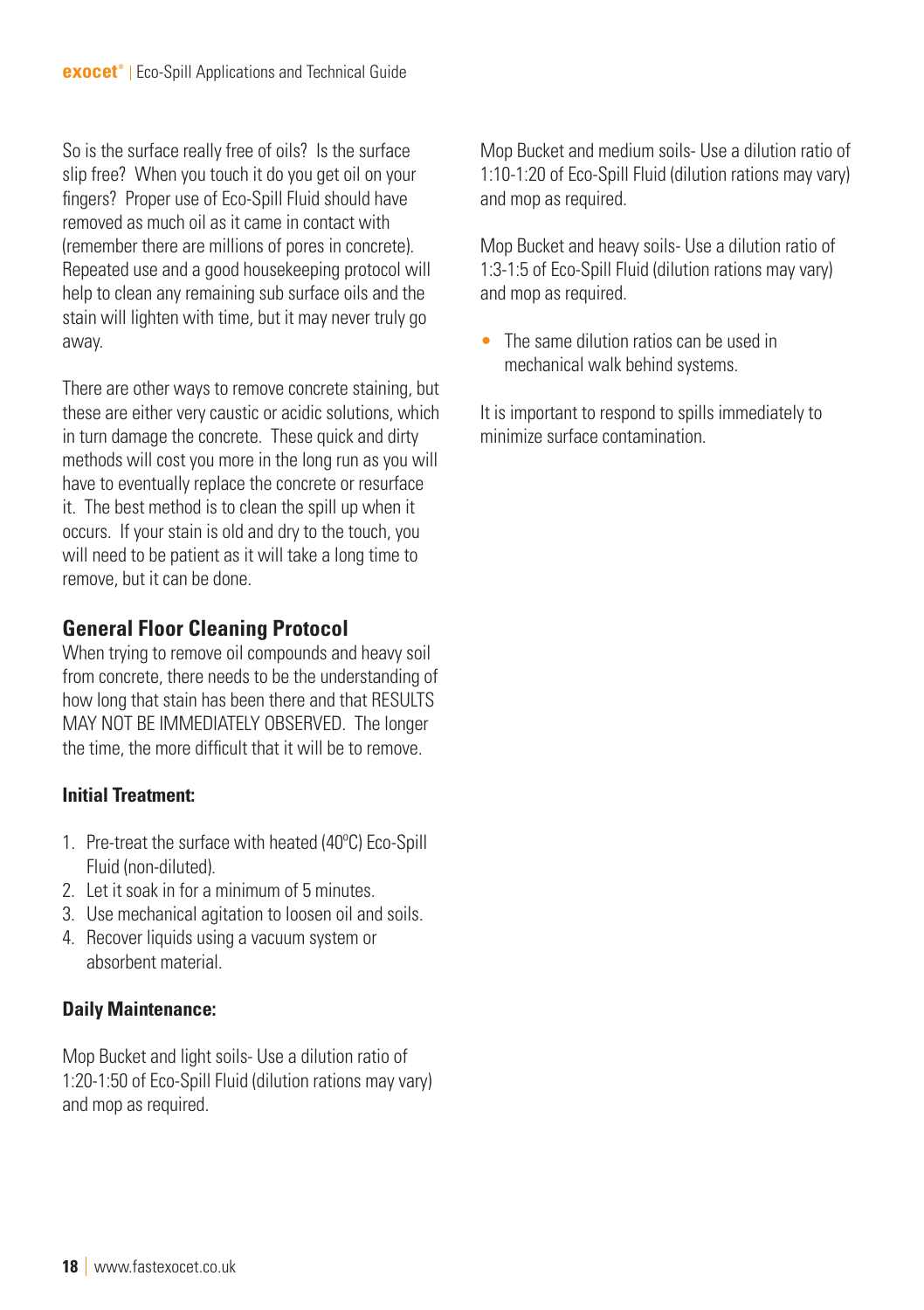# **Simplified Microbiology**

#### **How bacteria eat/consume/digest/degrade/ convert**

Bacteria have special channels in their cell walls and cell membranes which allow, or even assist some molecules to pass through. Once the molecules are inside the cell, they can be broken down into their component parts before being rebuilt into the macromolecules the bacteria needs in order to build and repair its self, or generate energy. Unfortunately for the bacteria, the surrounding environment is not always full of free-floating molecules of the correct sort.

To solve this problem bacteria have evolved the ability of leaking enzymes out into the environment around them. These enzymes then attack specific tissues and molecules (proteases attack proteins, cellulases attack cellulose etc) and break them up into smaller units. These smaller units can then be absorbed by the bacteria through the channels mentioned above.

A common mistake in education is that enzymes "eat" things. Enzymes act like a fork and knife for the bacteria, cutting up their food into smaller pieces for intake. Enzymes are also beneficial in the fact that they break apart grease and grime build up commonly found in drain line systems. However, this practice only transfers the "grease" somewhere else in the system and does not degrade it, only bacteria will.



#### **How they reproduce**

The simplest form of bacterial reproduction is called binary fission. Essentially, this is where a bacterium grows to about twice the size of the smallest bacterium and then splits in two. First, the DNA in the cell makes a copy of itself. The two copies separate in the cell and the cell grows two new cell membranes and two new cell walls through its middle, effectively

cutting the cell in half, to make two cells. This is asexual (the "a" in front meaning without) reproduction because both the daughter cells



have exactly the same DNA as the original cell and only one cell is involved. Bacteria are not quite the same as the higher animals but they do transfer DNA from one individual to another.

# **How they are modified for specific purposes.**

Some methods of DNA transfer between cells seem almost accidental. When one bacterial cell dies and its cell wall is ruptured, the contents of the cell are released into the environment. This includes the DNA which may be complete or broken into bits. Other nearby bacterial cells can absorb this DNA and add it to their own and in this way they gain extra DNA, if the dead cells DNA codes for a property they do not have, then they have gained this property. This is how bacteria evolve into multi-purpose degraders or single source degraders.

exocet® Eco-Spill products only use bacteria that are class one, ATCC certified bacterium, which it is non-mutating, non-pathogenic and non-carcinogenic. What does this mean? It means that our bacteria are no more dangerous than yeast for bread, yogurt, beer and wine. In an effort to prevent the word "bacteria" from getting an unpopular association with disease, we like to use the word "active culture", which is commonly associated with something good, like yogurt and cheese.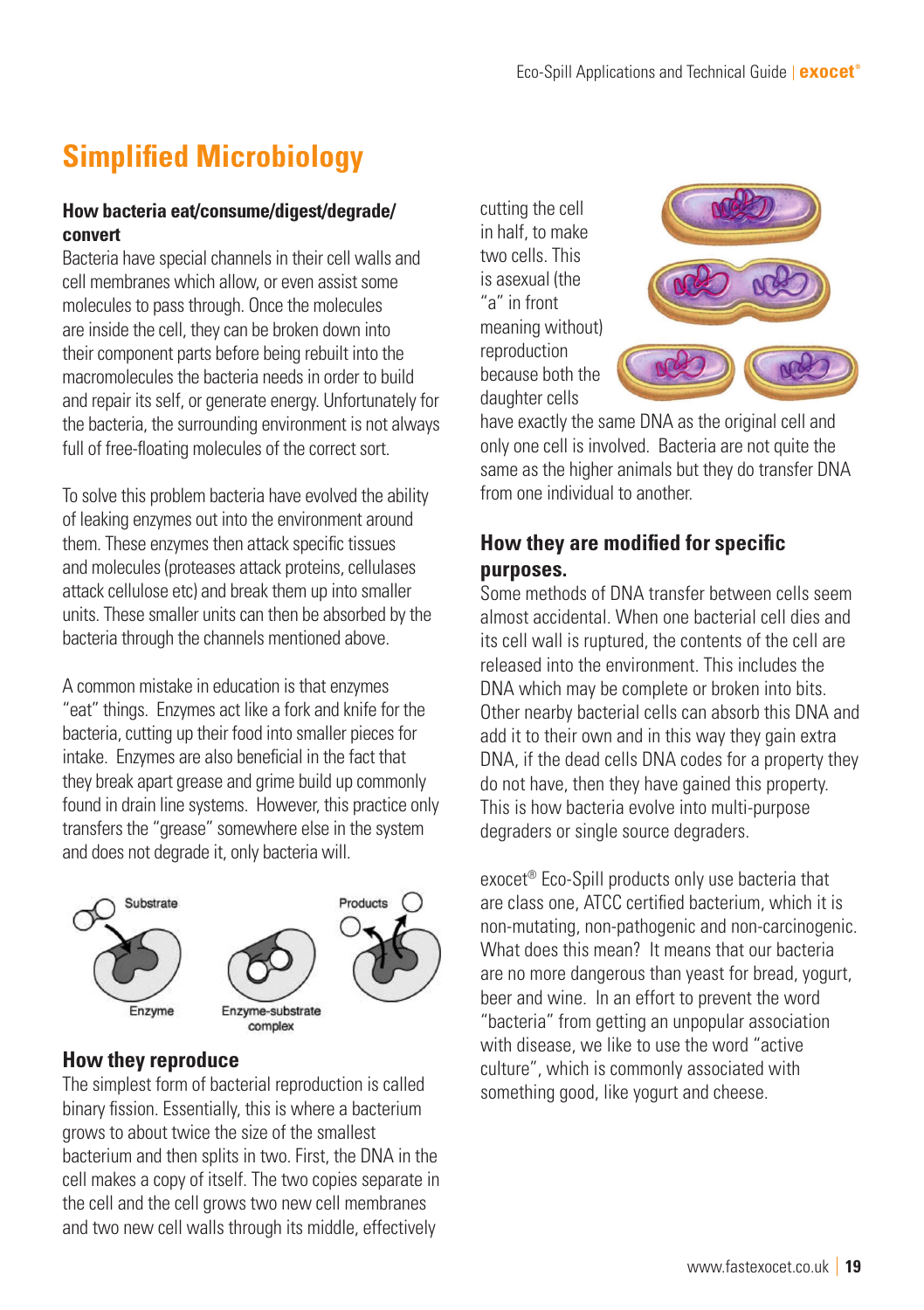# **Bacteria profile**

- Reproduce Quickly
- Safe, non-pathogenic, naturally occurring in the environment
- Form spores for long term stability
- High level production of multiple enzymes
- Function in or under diverse environmental conditions

# **Basic requirements of the active culture**

Active cultures require three items in order to sustain life; these are water, a food source and oxygen. Environmental conditions are also important for the growth and success of bacteria. Temperatures between 30-45ºC provide optimal conditions as well as a neutral pH level.

This application manual constantly changes and is updated on a quarterly basis. If you have a new use and success for any Eco-Spill product that may be of benefit to others, please let us know so that we can expand this manual.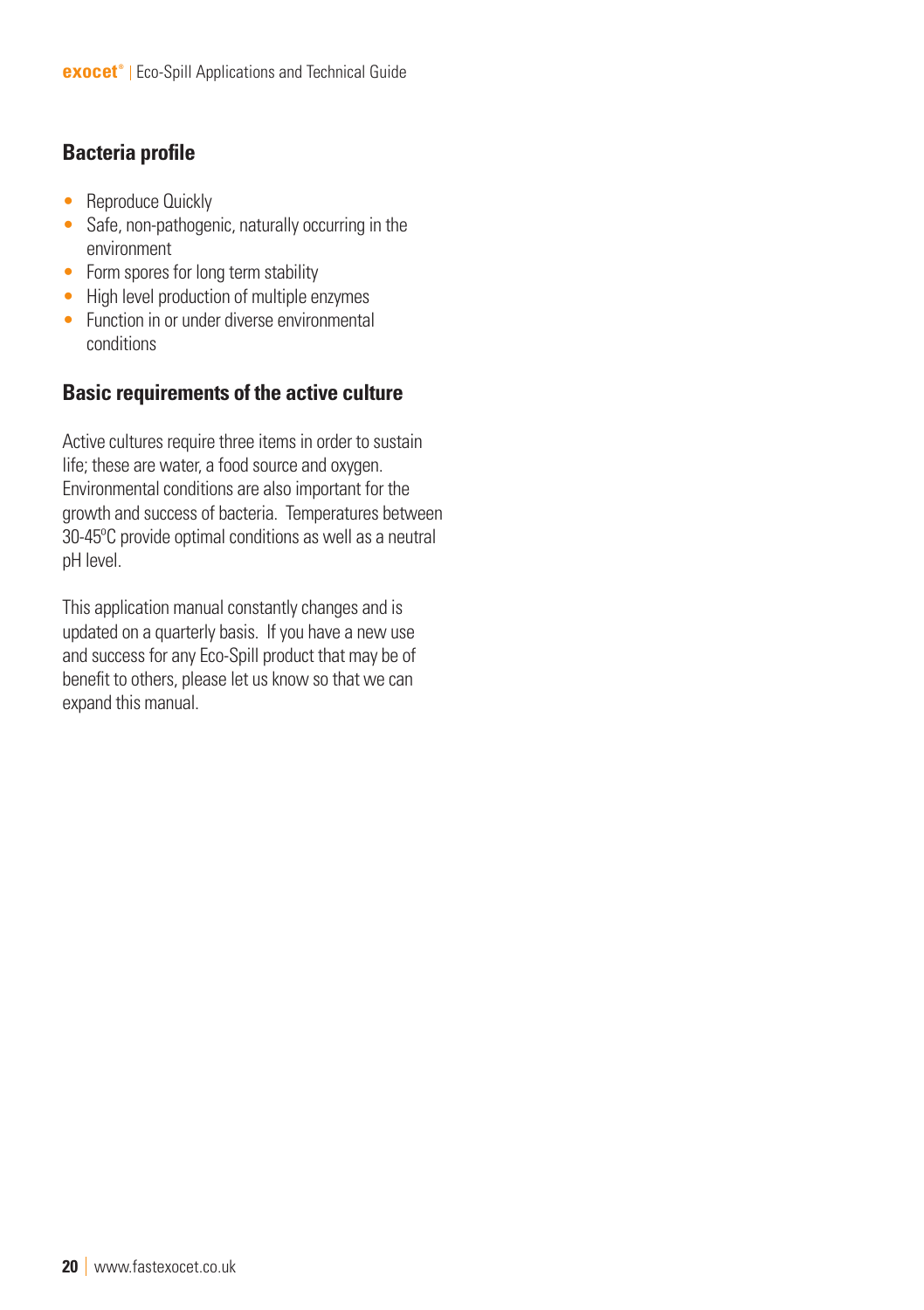Eco-Spill Applications and Technical Guide | **exocet**<sup>®</sup>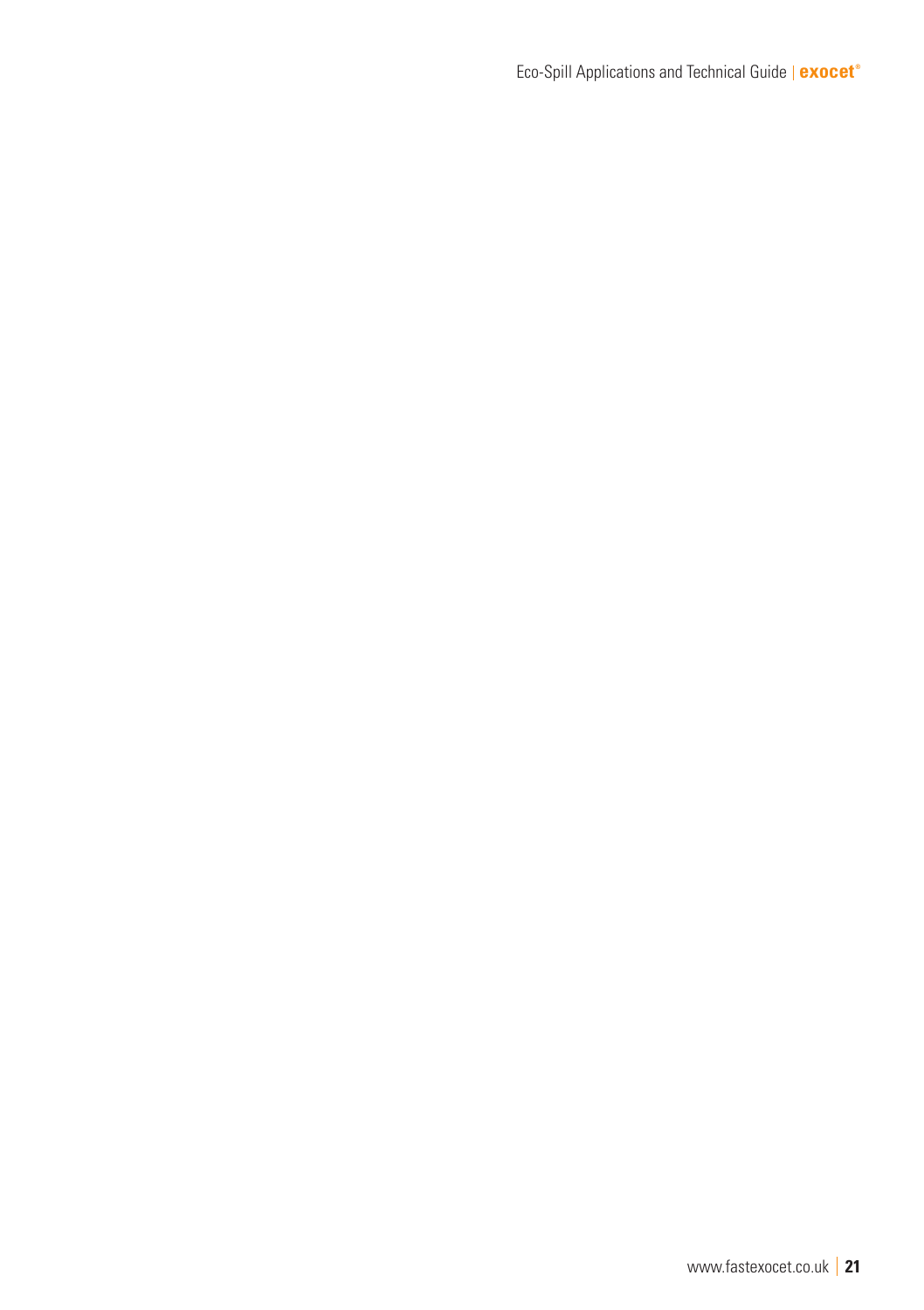**exocet**<sup>®</sup> | Eco-Spill Applications and Technical Guide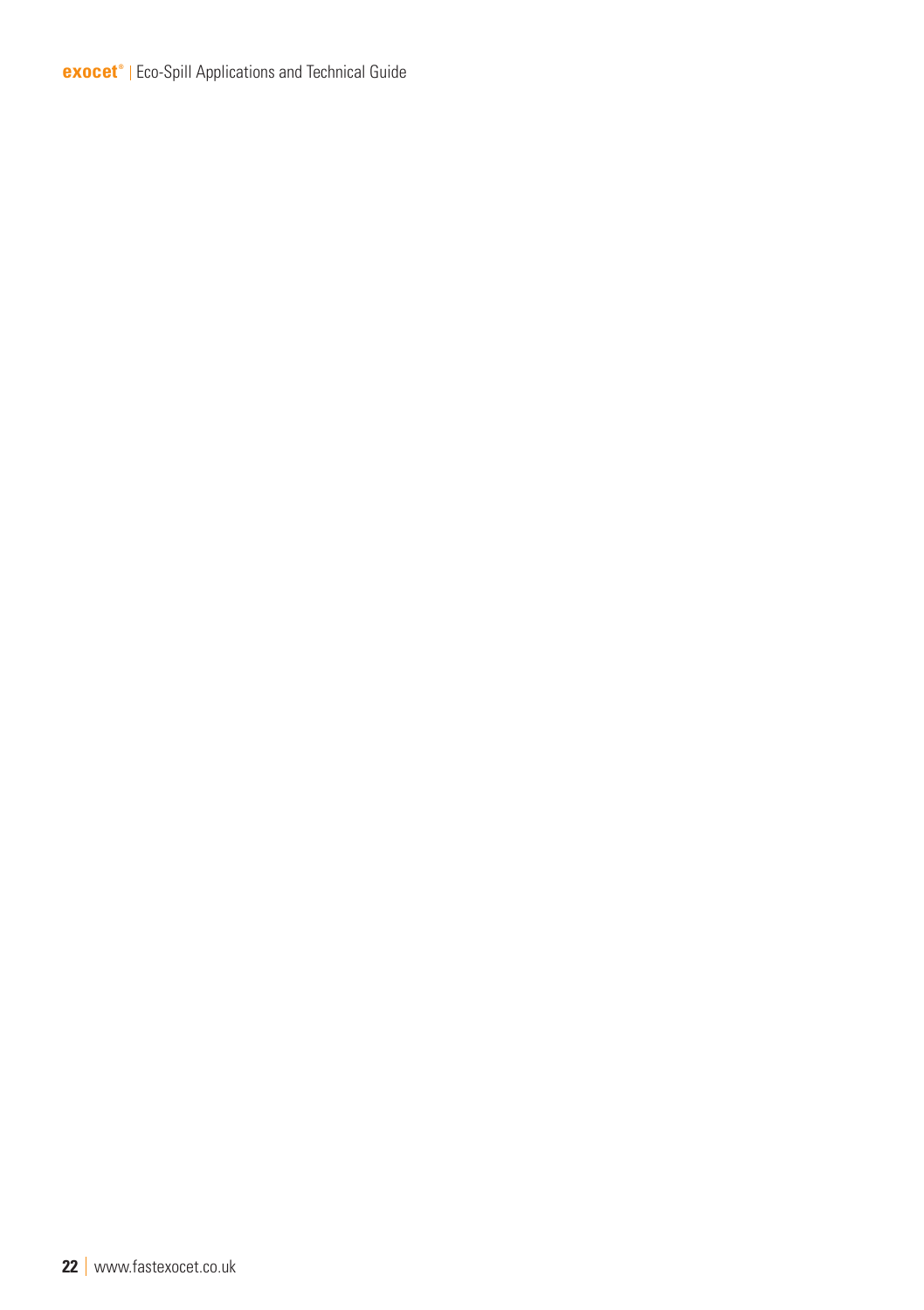# **Eco-Spill Fluid**

# **SUMMARY DILUTION CHART**

#### All ratios Eco-Spill:water

#### **Oil Spill Applications** 1:40

#### **Vehicle Applications**

| • Engine bays, blocks      | 1:3   |
|----------------------------|-------|
| • Wheels and undercarriage | 1.5   |
| • Bodywork                 | 1:30  |
| • Screenwash bottle        | 1:100 |
| • Interiors                | 1.40  |

• Fascias 1:80

#### **Industrial Applications**

| • Heavy soiling   | 1:3  |
|-------------------|------|
| • Light to medium | 1:10 |
| • Hand cleaning   | 1:1  |
|                   |      |

• Steam cleaning and pressure washing 1:1

#### **Maritime Applications**

- Engine rooms, etc 1:5
- Decks, cowlings, windshields, 1:30 hulls and bulkheads
- Wooden decks 1:10
- Ventilations systems 1:25
- Upholstery, sails, rigging, 1:10 canopies
- Refrigerated compartments 1:10
- Bilge cleaning (see guide) 1:1

#### **Floor Cleaning Applications**

| General interior cleaning    | 1:5 |
|------------------------------|-----|
| المعالم مطالب متحصين المسموط |     |

- General exterior cleaning and the state 1:3
- Heavily soiled 1:2 • Dust reduction 1:80

# **Housekeeping Applications**

|           | Walls and woodwork<br>Windows and mirrors | 1:80<br>1:100 |
|-----------|-------------------------------------------|---------------|
|           | Upholstery, carpets and rugs              |               |
|           | - general                                 | 1:40          |
|           | o with cleaning machine                   | 1:70          |
|           | o spotting                                | 1:20          |
|           | Bathrooms/washrooms                       | 1:50          |
| $\bullet$ | Fabric and laundry (spotting)             | 1:1           |
|           | Washing machines (with powder)            | 1:200         |
|           | Appliances                                |               |
|           | - Exteriors                               | 1:100         |
|           | - Degreasing                              | 1:5 to $1:20$ |
|           | Dishwashing                               |               |
|           | 1:200                                     |               |

#### **Restaurant and Kitchen Applications**

| Air filters                  | 1:10 |
|------------------------------|------|
| Vents and hoods              | 1:20 |
| Nicotine stains              | 1:80 |
| Ornamental metals            | 1:5  |
| Kitchen utensils             | 1:80 |
| Burnt pots and pans          | 1:40 |
| Stainless steel surfaces     | 1:20 |
| Ovens and fryers             | 1:1  |
| Sinks and drains (see guide) | 1:10 |
| Steam cleaning               | 1:10 |

#### **Aircraft Applications**

• See Vehicle and Kitchen Applications